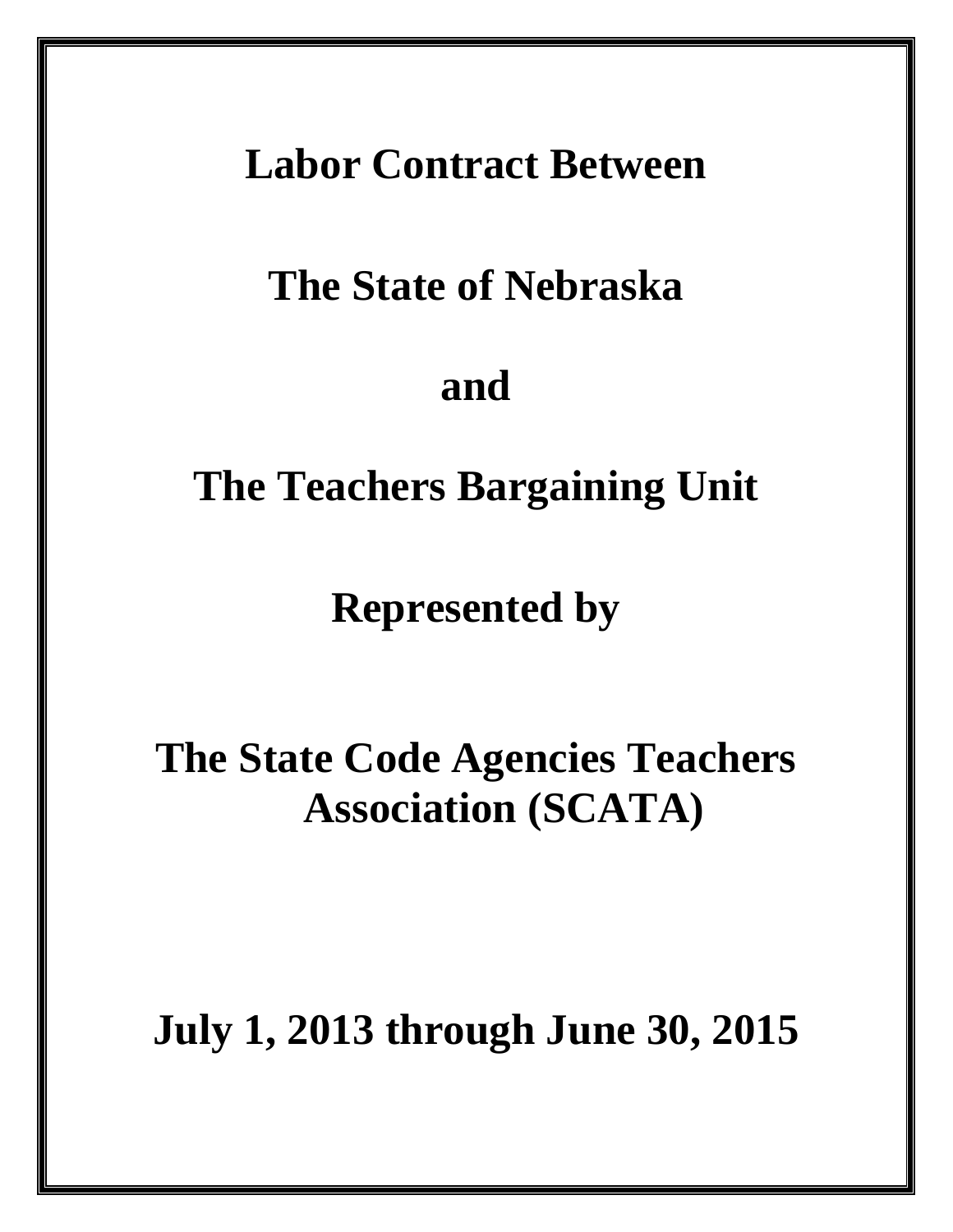### **TABLE OF CONTENTS**

|                     | 2              |
|---------------------|----------------|
| ARTICLE 2 -         | $\overline{2}$ |
|                     | $\overline{2}$ |
| ARTICLE 4 -         | $\overline{3}$ |
|                     | $\overline{4}$ |
| <b>ARTICLE 6</b>    | 5              |
| ARTICLE 7 -         | 8              |
|                     | 10             |
|                     | 15             |
|                     | 16             |
| ARTICLE 11 -        | 17             |
| <b>ARTICLE 12 -</b> | 17             |
| <b>ARTICLE 13 -</b> | 20             |
| <b>ARTICLE 14 -</b> | 20             |
| ARTICLE 15 -        | 21             |
|                     | 22             |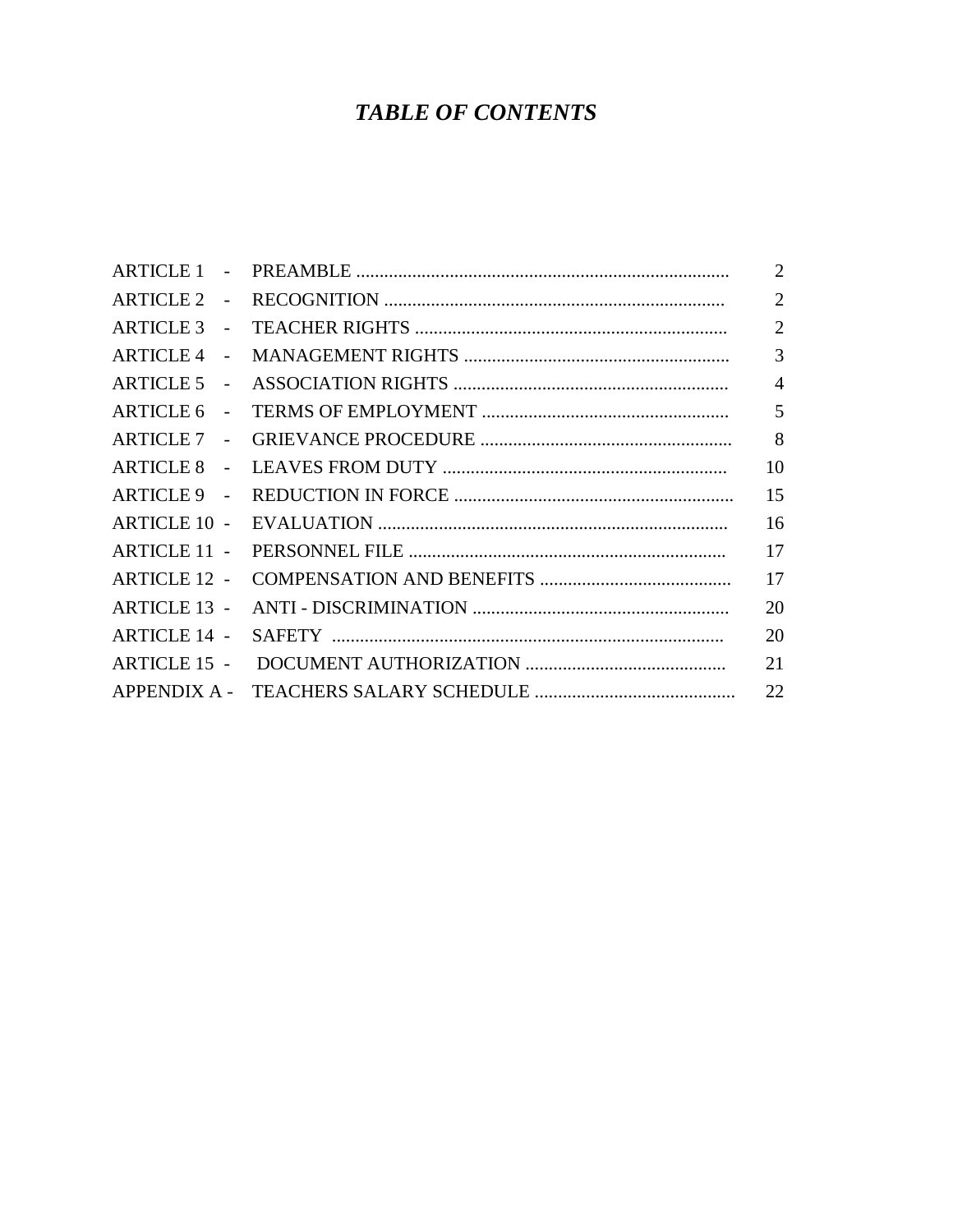#### **ARTICLE 1 - PREAMBLE**

- 1.1 This AGREEMENT is made and entered at Lincoln, Nebraska, by and between the State of Nebraska (hereinafter referred to as the Employer) and the State Code Agency Teachers' Association (hereinafter referred to as the Association).
- 1.2 This agreement shall constitute the full and complete commitments between the parties and may be altered only through the mutual consent of the parties in written and signed amendments to this agreement. The parties will receive copies of any changes made pursuant to this provision.
- 1.3 This agreement shall supersede any rules, regulations, or practices of the Employer including merit raises which shall be contrary to or inconsistent with the terms of this agreement. The provisions of this agreement shall be incorporated into and be considered part of the established policies of each facility.
- 1.4 If any provision of this agreement or any application of this agreement to any teacher or group of teachers shall be found contrary to law or applicable regulation, then such provision or application shall not be deemed valid and subsisting except to the extent permitted by law, but all other provisions or applications of this agreement shall continue in full force and effect.

#### **ARTICLE 2 - RECOGNITION**

- 2.1 The State of Nebraska (herein referred to as the Employer) recognizes the State Code Agency Teachers Association (hereinafter referred to as the Association) as the exclusive and sole collective bargaining agent for all teachers other than temporary in agencies defined by CIR Order 691 in 1987.
- 2.2 Teachers shall mean all employees other than temporary who are occupying positions which require a teaching certificate.

#### **ARTICLE 3 - TEACHER RIGHTS**

- 3.1 Nothing contained in this agreement shall be construed to deny any teacher, employed by a particular state agency, those rights provided under applicable Nebraska or Federal law. Rights granted to teachers herein shall be deemed to be in addition to those provided above unless said rights are legally modified or amended by this agreement.
- 3.2 No permanent teacher will be disciplined, reprimanded, have compensation reduced or withheld or be deprived of any professional advantage without just cause pursuant to the Classified System Personnel Rules and Regulations, or in accordance with agency policy and procedure governing discipline. Any suspension of a teacher, pending investigation and disposition of the case, shall be with pay. Such action shall be subject to the grievance procedure herein set forth, and said action may be upheld, modified or reversed (including back pay provisions as required) as a result of said grievance.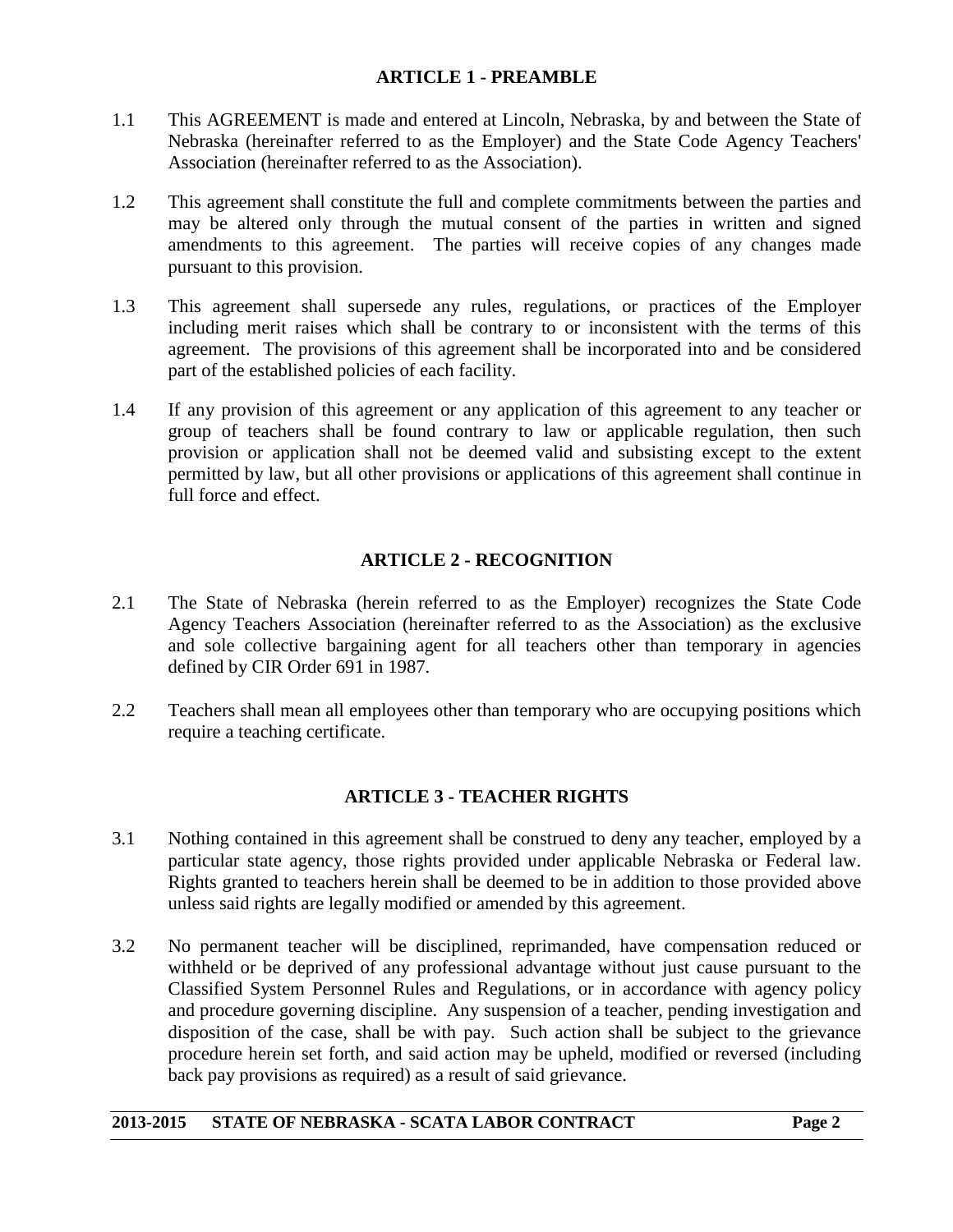3.3 Neither the Employer or its agents nor the Association or its agents will discriminate against any teacher with respect to terms and conditions of employment by reason of their membership in the Association and its affiliates, their participation in collective bargaining, or the institution of a grievance under the terms of this agreement.

#### **ARTICLE 4 - MANAGEMENT RIGHTS**

- 4.1 It is understood and agreed that the Employer possesses the right to operate and direct the employees of the State and its various agencies to the extent that such rights do not violate its legal authority, and to the extent such rights are not modified by this Contract. These rights include, but are not limited to:
- 4.1.1 The right to determine, effectuate and implement the State's budget, mission, goals, and objectives.
- 4.1.2 The right to manage and supervise all operations and functions of the State.
- 4.1.3 The right to establish, allocate, schedule, assign, modify, change and discontinue Agency operations, work shifts, and working hours.
- 4.1.4 The right to establish, allocate, assign, or modify an employee's duties and responsibilities. Management agrees to give employees a minimum of five (5) days notice of changes except in emergency situations.
- 4.1.5 The right to hire, train, assign, and retain employees; suspend, discharge or take other disciplinary action against employees for just cause; and to relieve employees from duties due to lack of work or funds, or the employee's inability to physically perform his/her assigned duties after the Employer has attempted to accommodate the employee's disability.
- 4.1.6 The right to increase, reduce, change, modify and alter the composition and size of the work force.
- 4.1.7 The right to determine, and implement policies for the selection, training, and assignment of employees.
- 4.1.8 The right to create, establish, change, modify and discontinue any State function, operation or division.
- 4.1.9 The right to establish, implement, modify and change financial policies, accounting procedures, contract for goods and/or services, public relations and procedures and policies for the safety, health and protection of property, personnel or client interests.
- 4.1.10 The right to adopt, modify, change, enforce, or discontinue any existing rules, regulations, procedures or policies.
- 4.1.11 The right to determine and enforce employee performance standards.
- 4.1.12 The right to introduce new or improved methods, equipment, technology or facilities.

#### **2013-2015 STATE OF NEBRASKA - SCATA LABOR CONTRACT Page 3**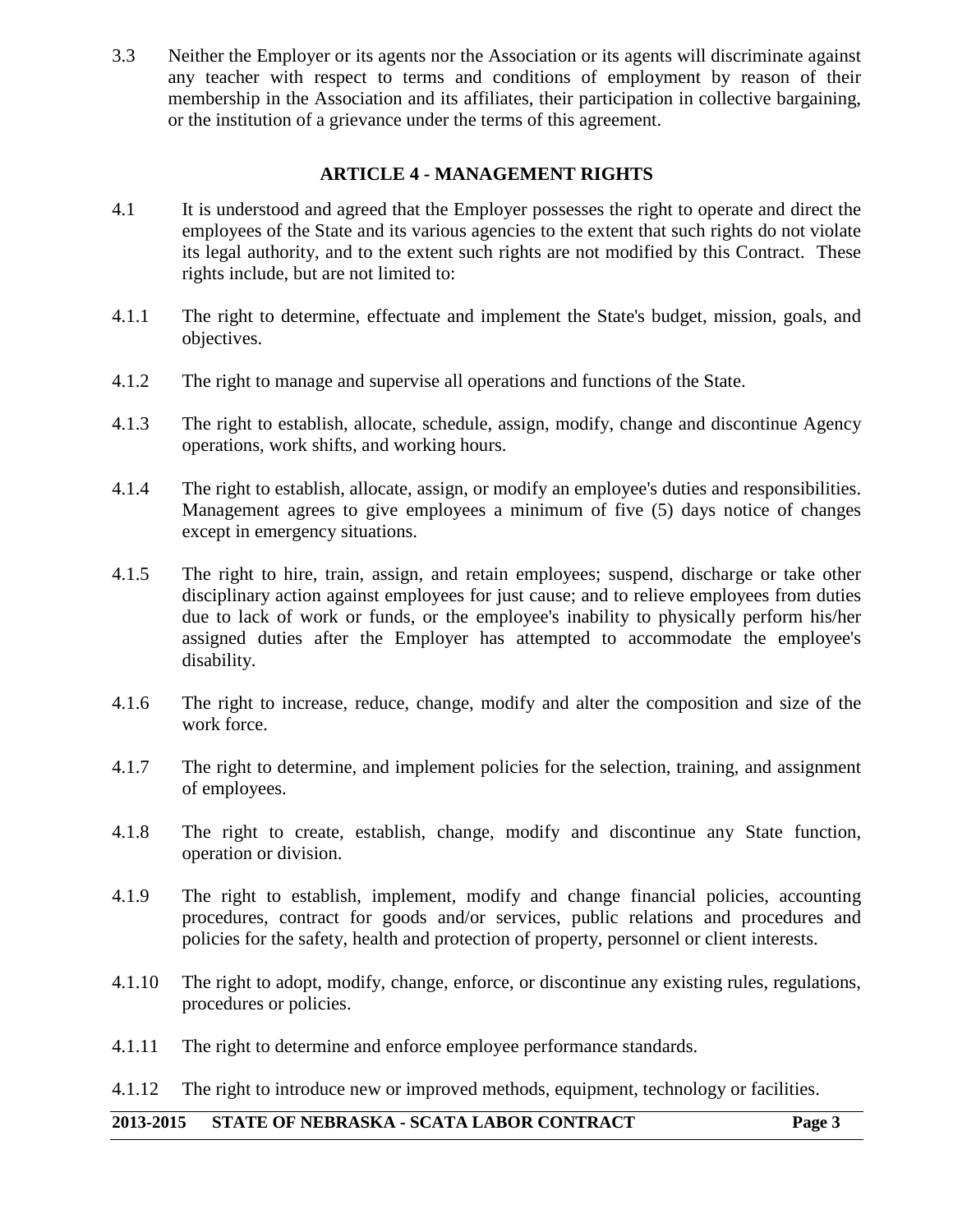#### **ARTICLE 5 - ASSOCIATION RIGHTS**

- 5.1 Upon receipt of a voluntary written individual authorization order from any of its employees covered by this Contract on forms provided by the Association, the Employer will deduct from the pay due such employee those dues required as the employee's membership in the Association.
- 5.2 Such order shall be effective only as to membership dues becoming due after the delivery of such authorization to the payroll office of the employing unit. Deductions shall be made only when the employee has sufficient earnings to cover the deductions for social security, federal taxes, state taxes, retirement, health insurance, and life insurance. Deductions shall be in such exact amount to be withheld and shall begin within the next payroll cycle.
- 5.3 Such dues deductions shall be terminable after written notice to the Employer and the Association. The Employer shall terminate the payroll dues deduction within the next payroll cycle.
- 5.4 Representatives of the Association and its affiliates may, upon approval of their immediate supervisor, be allowed to conduct Association business on school property during non-work time, providing that such business does not cause interruption of the school program or other programs. The Association may be allowed the use of the school buildings for meetings. Such use shall not be unreasonably denied.
- 5.5 Reasonable space will be made available to the Association on existing bulletin boards customarily used for the posting of general personnel or employment information to the members of the unit.
- 5.6 Material to be placed on the bulletin boards shall be limited to notices of the Association's recreational, educational and social affairs; Association correspondence and documents, whose content is not libelous, editorial or interfering in nature with institutional policy and procedure, notices of Association elections, appointments and results of Association elections and notices of Association meetings.
- 5.7 All notices other than those listed above shall be presented to the Facility Head or his/her designated representative for approval. Such notices, if approved, shall indicate both posting and removal dates. The Association will be responsible for posting and removal of all Association notices.
- 5.8 The Association shall be allowed reasonable use of school equipment, providing the Association furnishes expendable supplies consumed during such use, and that such use does not cause undue interruption of the school program.
- 5.9 The Association shall be allowed to make reasonable use of the school's communication system provided such use does not cause undue interruption of the school program. Association written communications, i.e., mail, phone, computer, etc., will not be monitored and be treated as private and confidential when marked as such.
- 5.10 SCATA shall have paid leave for the purpose of allowing members to attend bargaining and bargaining caucus.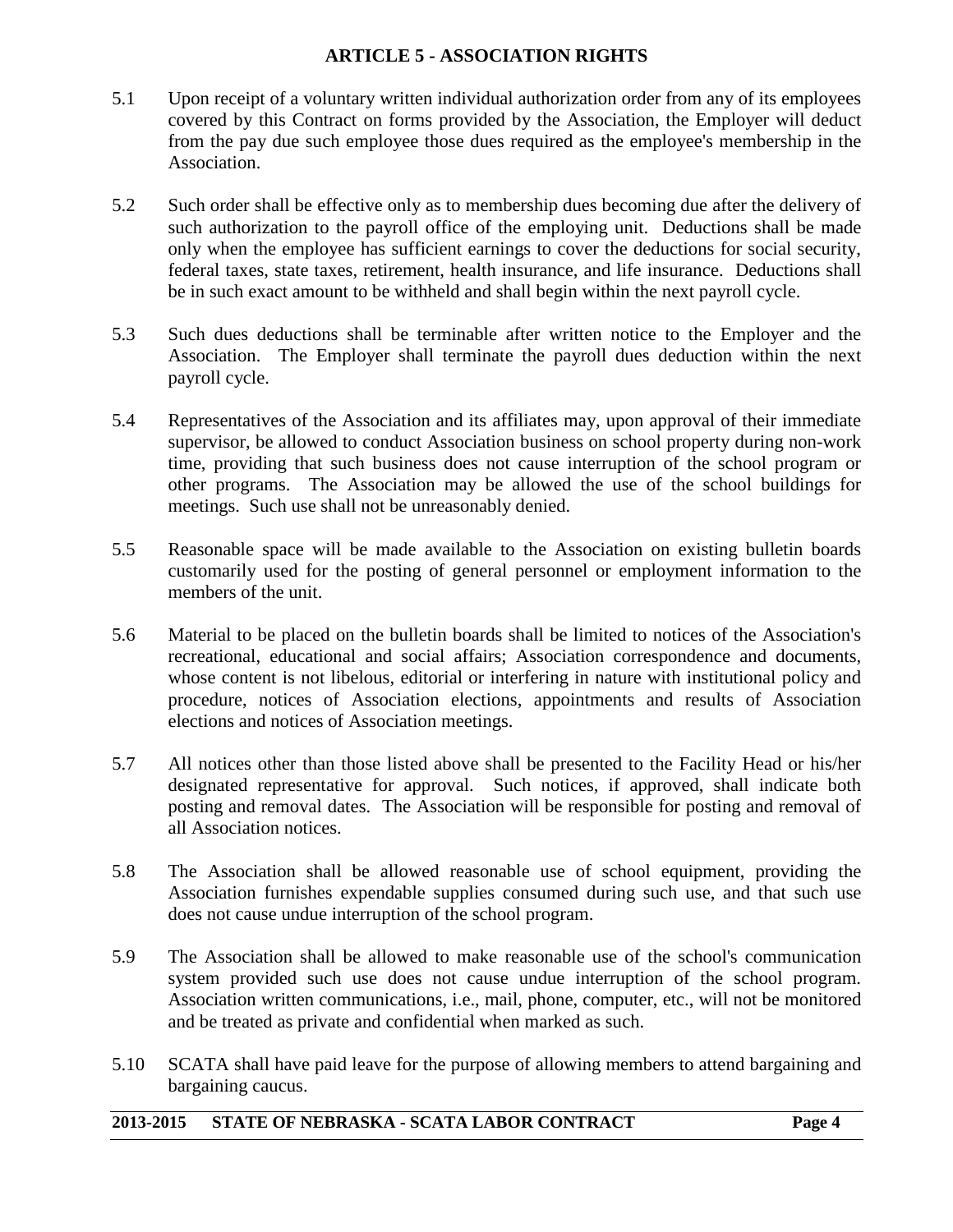#### **ARTICLE 6 - TERMS OF EMPLOYMENT**

- 6.1 The term of this contract shall be July 1, 2013 through June 30, 2015.
- 6.2 Teachers covered by this labor contract shall be on a probationary period during the first two years of employment and may be terminated during the probationary period without cause per Neb. Rev. Stat. Sec. 79-845.
- 6.3 DHHS Teachers are responsible to the facility for eight work hours each day between the hours of 7:30 a.m. and 5:00 p.m. DCS teachers are responsible to the facility for eight work hours each day between the hours of 7:00 a.m. and 9:00 p.m. At DCS facilities, working hours may vary, in order to meet the needs of the Agency, with the concurrence of the teacher. A full-time teacher employed by DCS shall work forty hours each week. Teachers shall be required to be at the facility for a minimum of seven and one-half hours per day, except at HRC, LRC, and DCS facilities, where teachers shall be responsible for being present at the facility for forty work hours each week.
	- 6.3.1 For DHHS teachers, any time that Management requires teachers to work outside of the scheduled 8 hour workday, or any time worked on non-contract days, time will be compensated in time off at the rate of one hour for each hour worked. For DCS teachers, if the DCS requires a teacher to work more than the teacher's regularly scheduled hours in a work week, the teacher shall receive one hour off for each hour worked in excess of the teacher's regularly scheduled hours. A teacher can be required to flex their schedule in a work week to prevent the teacher from working more than the teacher's regularly scheduled hours in a work week.
	- 6.3.2 Use of compensatory time by DHHS Teachers will be at the time requested by the teacher subject to the approval of the teacher's immediate supervisor. Requests shall not be unreasonably denied.

Use of compensatory time by DCS Teachers will be at the time requested by the teacher subject to the person designated by DCS to approve the teacher's use of compensatory time.

- 6.3.3 Teachers required to be on-call, shall be compensated at the rate of \$1.25 per hour for each hour spent in such on-call status.
- 6.3.4 At YRTC Kearney, prior to an increase being made in the time teachers are in contact with students in the classroom, a labor-management committee, consisting of three Union representatives and three Employer representatives, will be convened. The labor-management committee, after discussing the issues involved, will make a recommendation to the Department of Health and Human Services, concerning the increase in classroom student contact time. The Department of Health and Human Services shall give the recommendation serious consideration, in making a decision, but shall not be required to implement the recommendation.
- 6.4 Each teacher shall be provided a minimum 30 minute, duty free lunch period, and at DCS facilities, the evening meal period shall be available between 3:45 p.m. and 6:30 p.m.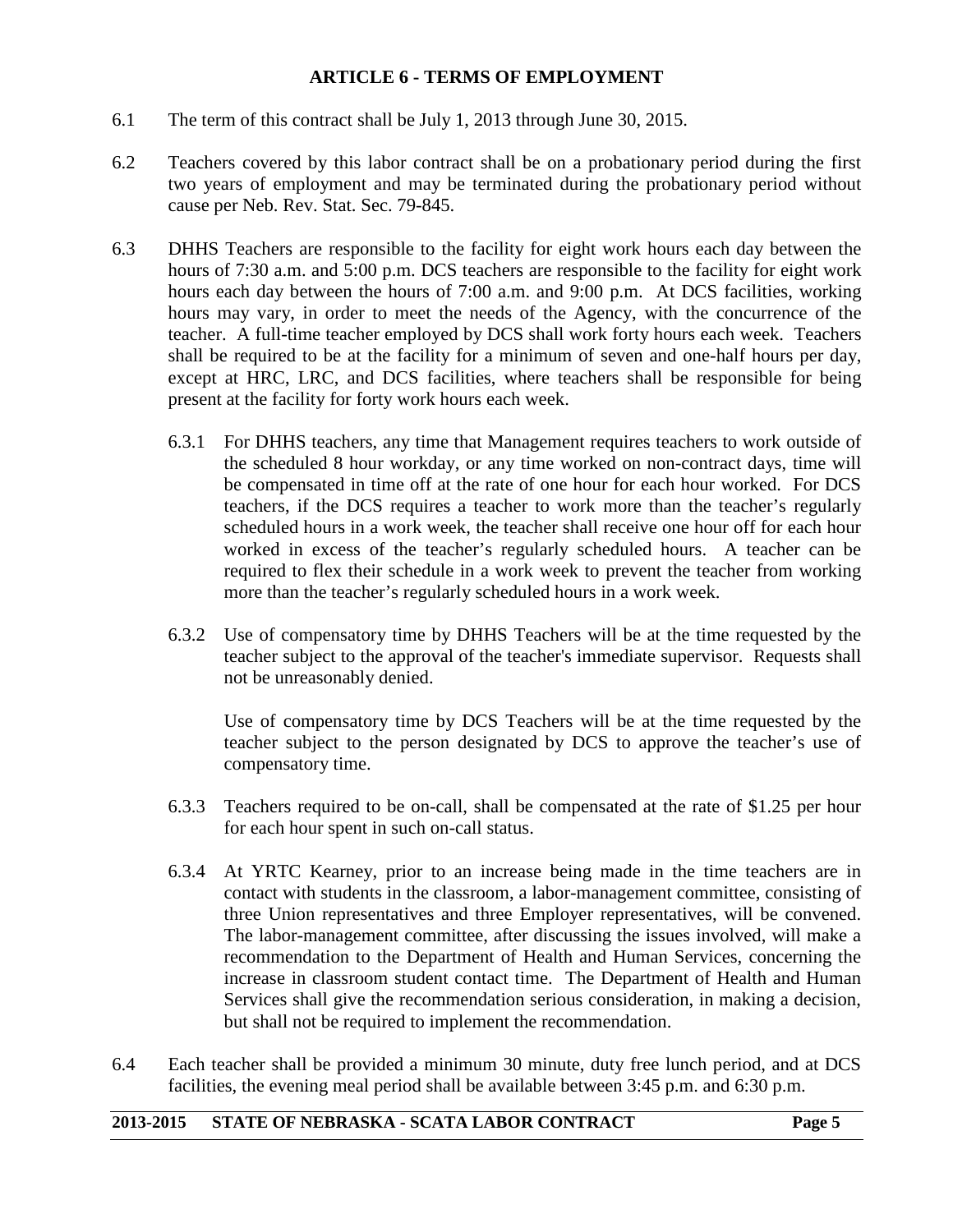- 6.5 The normal workweek for bargaining unit teachers shall be 5 days, Monday through Friday.
- 6.6 The annual employment period shall be 188 days for teachers employed at YRTC-Kearney; 185 days for teachers employed at YRTC-Geneva; 188 days for teachers employed at LRC; and 188 days for teachers employed at HRC. Within the above contract days at YRTC-Kearney, YRTC-Geneva, HRC, and LRC shall be at least six non-student contact days per year with at least one-half day at the end of each grading period with no mandatory training during these one-half days, as part of the school calendar.

The annual employment period shall be 222 contract days for full-time teachers employed at NCCW, OCC, NSP, LCC, TSCI and WEC. Designated full-time teachers at DCS facilities and all full-time teachers at NCYF shall be employed for 234 contract days. Contract days for DCS full-time teachers shall be eight hours a day unless the teacher's schedule is flexed pursuant to paragraph 6.3.1.

With approval by the designated official, a DCS teacher with 222 contract days or 234 contract days can work a flex schedule that will result in the teacher working the number of hours times eight required to equal the number of contract days.

Teachers at DCS who work less than eight hours a day for a specified number of contract days shall have their leave prorated in proportion to the percentage of an eight-hour day the teacher works.

- 6.7 Teachers employed beyond the basic 185 day annual employment period shall receive salary and leaves as defined elsewhere in this agreement on a pro rata basis. All prorated leaves shall be rounded to the nearest day.
- 6.8 Optional extended employment to teach in the summer programs may be offered to teachers employed for the regular school year. Bargaining unit teachers shall be notified of Management's decision concerning extended summer employment by March 1st of each year. Those bargaining unit teachers not offered summer employment shall be provided the opportunity, upon request, for consultation with the appropriate administrator. Such consultation shall include justification for Management's decision. Such decisions shall not be based on Management's ability to hire non-bargaining unit teachers at a lesser rate.
- 6.9 All bargaining unit classroom teachers shall be provided a minimum of one (1) continuous instructional period per day without students for the purpose of planning and preparation. Teachers, unless at DCS, shall not be required to attend mandatory training during this planning period, more than once per month.
- 6.10 The Employer acknowledges that a teacher's primary responsibility is to teach per Neb. Revised State Statute 79-101.
- 6.11 Each teacher agrees to be governed by the policies of the Employer, that are not addressed in the negotiated agreement and that the teaching duties to be performed under this contract shall be subject to assignment by their immediate supervisor. Such duties shall not preclude the occasional assignment of nonteaching related duties which involve supervising youth or adults.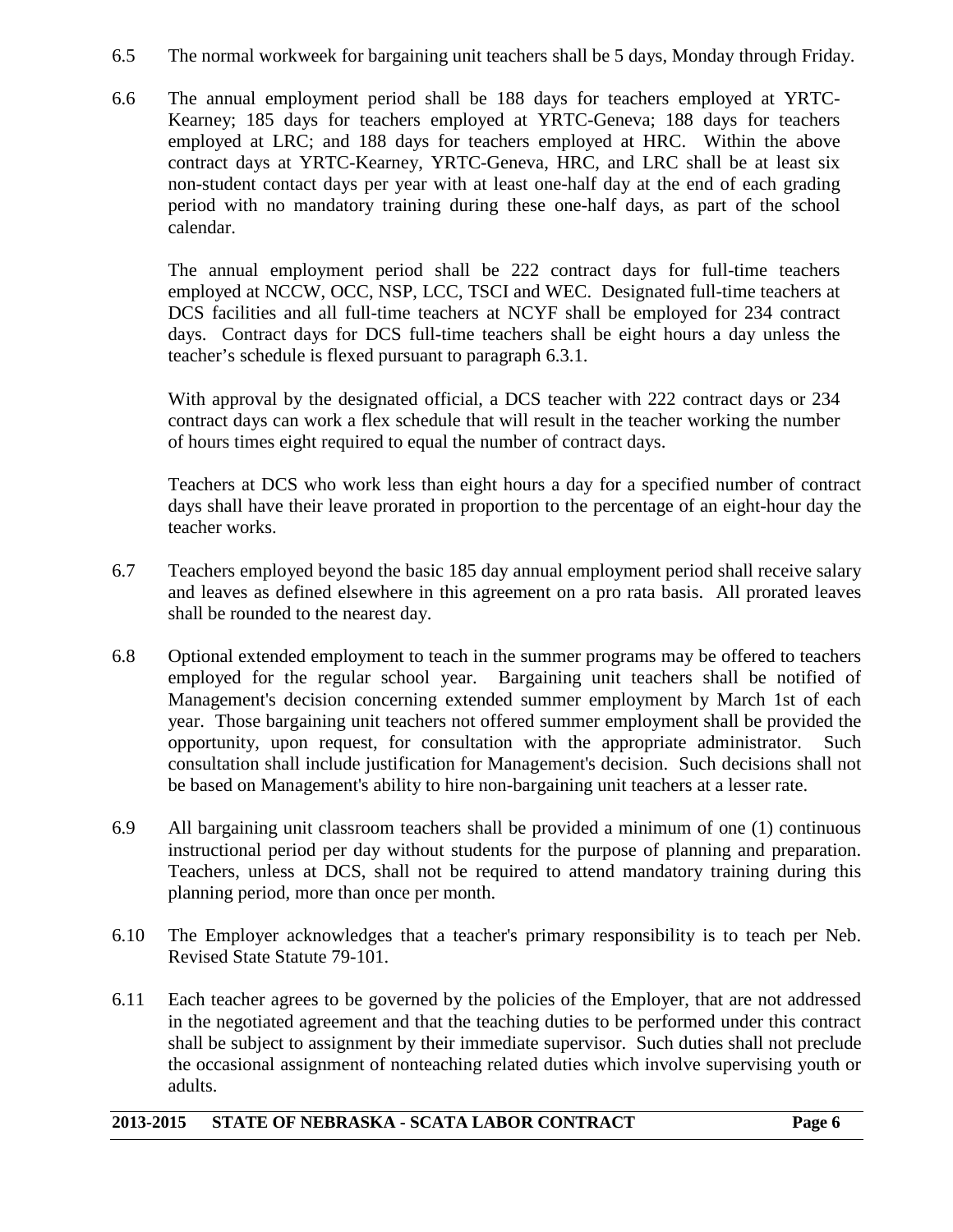- 6.12 Discipline of teachers for just cause will be in accordance with the provisions of the Classified System Personnel Rules and Regulations or in accordance with agency policy and procedure governing discipline. Evaluations used to justify termination for just cause shall be only those conducted by individuals who hold the appropriate administrative and supervisory certificate issued by the State.
- 6.13 At least 90 calendar days before the end of the individual contract period, each teacher shall be notified in writing that the Employer is considering nonrenewal of his/her contract, or provided a letter of intent to continue employment. Any teacher offered a letter of intent to continue employment shall respond within 15 working days of receipt of the letter. Failure to respond within the specified fifteen workdays shall constitute rejection of the renewal offer.
- 6.14 Termination of a teacher's contract for any reason before the end of the contract year shall result in an adjustment of that amount of compensation being paid which bears the same ratio to the annual salary herein specified as the number of contract days worked bears to the annual employment period.

Whenever it is necessary to adjust the compensation paid to a teacher, after the appropriate compensation for the number of contract days actually worked is computed, the teacher and the Employer shall arrange for the payment of any compensation due to the teacher or the refunding by the teacher of any compensation received in excess of the compensation due for the number of days actually worked.

- 6.15 Deductions from pay for absences from work for which no paid leave is provided shall be at the rate of one divided by the number of school contract days of the annual salary per each day of such absence.
- 6.16 There shall be no penalty for release or resignation by said teacher from their individual contract, providing that said resignation shall not become effective until the close of the contract period unless an earlier release is accepted by the Employer. Resignations for the subsequent contract year shall be accepted up to six weeks prior to the beginning of the new school year and may be accepted by the Employer after May  $15<sup>th</sup>$  at the Employer's discretion.
- 6.17 The Employer may require a teacher to take a physical examination, tests or other proofs of physical and/or mental fitness when the Employer has reasonable cause to believe that such examinations and/or tests are necessary to determine physical or mental incapacity. The Employer reserves the right to develop and implement alcohol and drug testing programs. The Employer shall schedule and pay for all such required examinations and/or tests. The results of said examinations and/or tests will not be released to any outside agencies or persons without permission of the employee unless required by law or licensure.
- 6.18 The Association and Employer recognize the unique characteristics of the clientele served and in the interest of the student's needs, the Employer shall make a good faith effort to hold academic classes to a practical and effective size.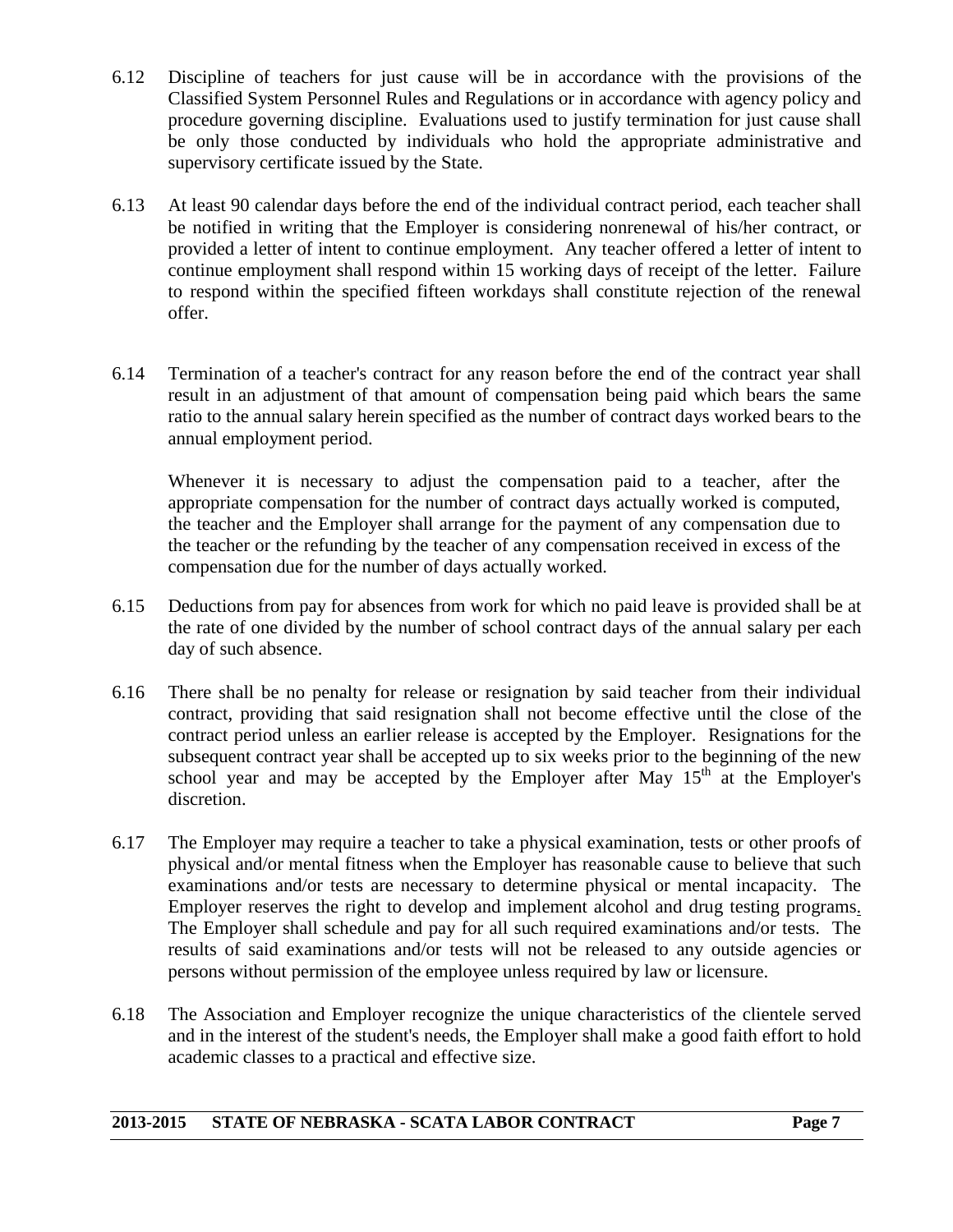- 6.19 A good faith effort will be made to secure a regular substitute before a regular teacher is asked to serve as a substitute. Aides shall not be assigned teaching duties as per applicable state law and regulations. Teachers will be allowed to substitute teach for the regular substitute teacher rate. The Employer will be allowed to offer the teacher their daily rate for substitute teaching if a substitute cannot be obtained for the substitute rate*.* Substitute teachers, teaching at DCS facilities, shall be pre-approved by DCS.
- 6.20 Teachers may use the school facilities during nonscheduled work hours for such teaching/job related purposes which may include grading papers, preparing tests, setting up audiovisual equipment, use of computer, recreational activities (as allowed other staff), etc. Such use of school facilities is not computed as compensable time.
- 6.21 **Part-Time Employees.** Teachers who are employed on a permanent basis at any percentage less than 100% will be paid and accrue all eligible benefits and conditions of employment as set forth in this agreement prorated to equal their employment percentage.

#### **ARTICLE 7 - GRIEVANCE PROCEDURE**

- 7.1 **General Purpose.** Teachers may file a grievance when they believe that there has been a misinterpretation or misapplication of the terms of this agreement. The underlying principle of this grievance procedure is to ensure fair and equitable treatment to bargaining unit employees.
- 7.2 Definition of Grievance: Any written claim or claims by a bargaining unit teacher or group of teachers that there has been a violation, misinterpretation, or misapplication of the terms of this agreement. The grievance must be signed by all aggrieving teachers.
- 7.3 Definition of Grievant: Bargaining unit teacher or group of teachers making the claim as described in the definition of grievance.
- 7.4 Bargaining unit employees will follow all written and oral directives and perform all assigned duties. Compliance with such directives will not in any way prejudice their right to file a grievance within the time limits contained herein, nor shall it affect the ultimate resolution of the grievance.
- 7.5 The parties agree to use every reasonable means at their disposal to assure every employee the unobstructed use of this grievance procedure without fear of reprisal or prejudice to their employment status.
- 7.6 The number of days indicated at each level shall be considered as a maximum, and every reasonable effort shall be made to expedite the grievance. The time limit specified may, however, be extended by mutual written agreement of the grievant and the Employer.
- 7.7 The failure of the grievant to proceed to the first or subsequent steps of this grievance procedure within the time limits specified shall indicate that the grievant has elected not to file a grievance or has accepted the response previously rendered, and shall constitute a waiver of any future appeal. The failure of the Employer to respond to the grievance within the time limits specified shall permit the grievant to proceed to the next level of the grievance procedure.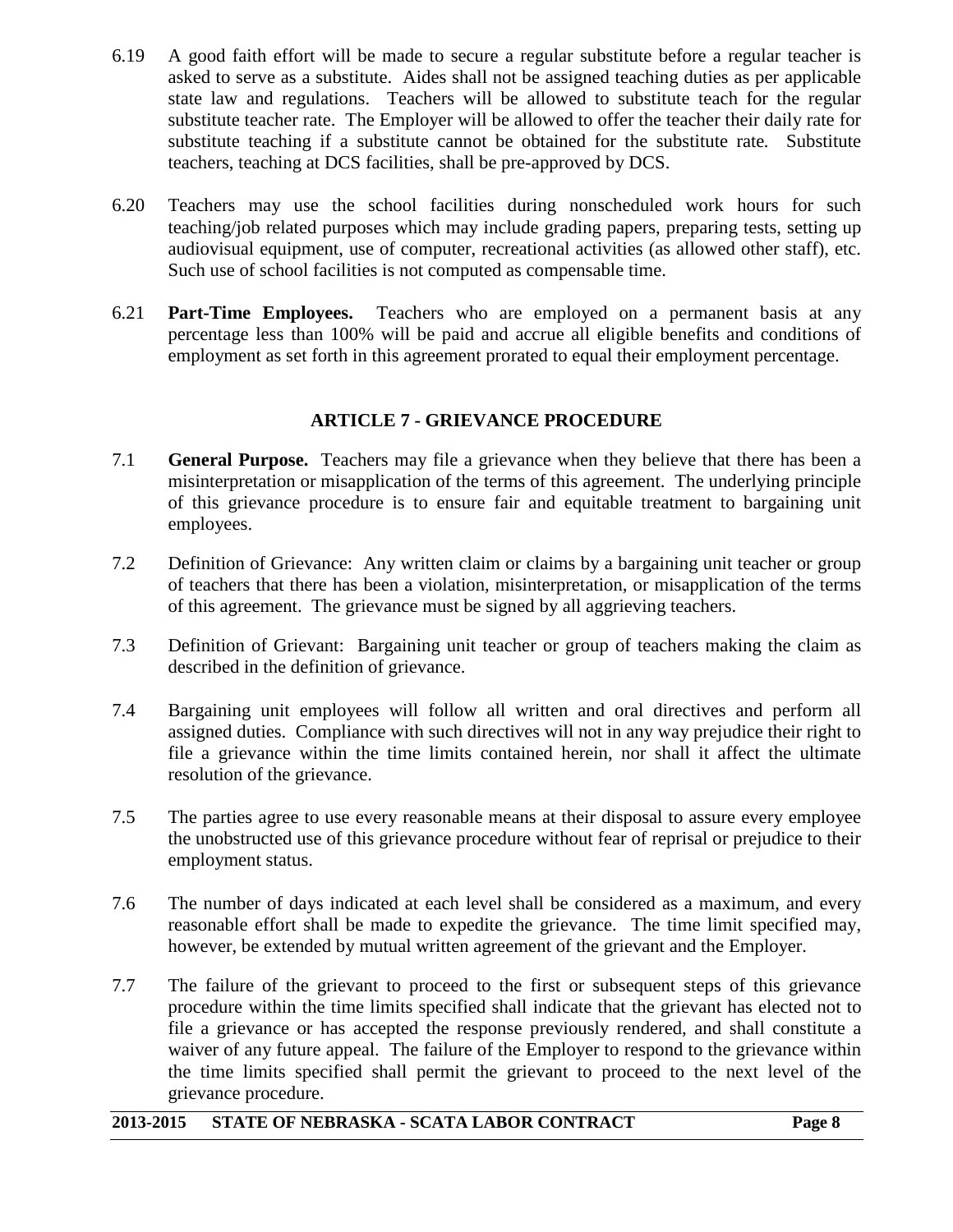- 7.8 All communications concerning the grievance, after being formally submitted shall be in writing. All documents, communications, and records dealing with the processing of a grievance shall be confidential, and shall be filed separately from the personnel files of the participants, unless said material is ordinarily the content of the personnel file.
- 7.9 No settlement shall be made in any grievance which is in conflict with the provisions of this agreement.
- 7.10 All meetings under this Article shall be conducted in private. All hearings conducted pursuant to this Article shall be open to the public unless the hearing authority rules otherwise after a showing of adequate cause.
- 7.11 A grievant may have a representative present at all levels of the grievance procedure.
- 7.12 The grievant may withdraw their grievance at any level of the procedure.
- 7.13 Level One: All grievances must be initiated within fifteen (15) work days of the occurrence, or the date when the employee first became aware of the occurrence. The grievant shall reduce the grievance to writing on the approved form and give or send the original to the decision maker. The decision maker shall provide a written response to the grievance within five (5) work days after receipt of the grievance. Failure of the decision maker to respond within five (5) work days shall cause the grievant to proceed to level two of this procedure. Before the decision maker returns the answer to the grievance at the first step to the employee, he/she shall have the response reviewed by the Chief Executive Officer/Designee of the facility.
- 7.14 Level Two: If a satisfactory resolution of the grievance is not reached in Level One the grievant may file the grievance with the Agency Director within ten (10) work days of receipt of the response at Level One. The Agency Director/Designee shall hold an informal investigatory meeting within ten (10) work days of receipt of the grievance. The meeting shall include all interested parties and be for the purpose of reviewing the grievance. The Agency Director shall issue a written response to the grievance within ten (10) work days of such meeting.
- 7.15 Level Three: If a satisfactory resolution of the grievance is not reached at Level Two the grievant may file the grievance in writing with the State Personnel Board within ten (10) work days of receipt of the written response at Level Two. The State Personnel Board shall conduct a grievance hearing and shall issue a written response to the grievance. Such written response shall be the final administrative decision unless the aggrieved party wishes to seek court action. The parties to the grievance appeal shall follow the State Personnel Board Appeal process outlined in Title 273 – Nebraska Administrative Code, Chapter 15, Section 008.04.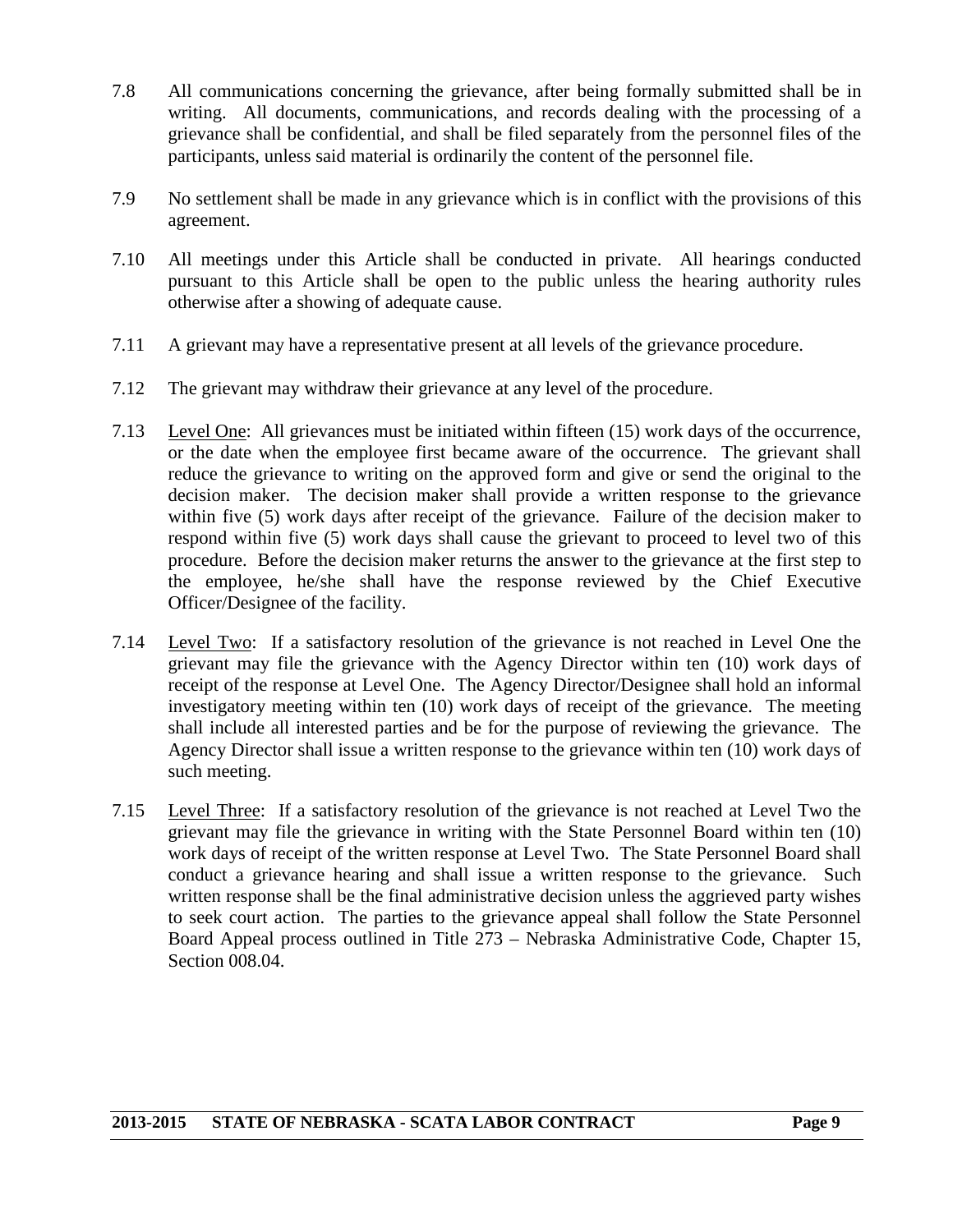#### **ARTICLE 8 - LEAVES FROM DUTY**

- 8.1 Teachers shall be eligible for eleven (11) days of paid sick leave per year, cumulative to 180 days. Earned sick leave that has been accumulated by presently employed teachers prior to the date of this agreement shall be retained by that teacher provided that the accumulation shall not exceed 180 days.
- 8.2 Teachers separating their employment and who are eligible for retirement through a State sponsored retirement system or upon death, will receive one-fourth of the accumulated unused sick leave, up to a maximum of 45 days pay (one-fourth of 180 days).
- 8.3 Teachers are entitled to use sick leave under the following situations:
	- a. When unable to perform duties because of sickness, injury, or disability.
	- b. When undergoing medical, surgical, dental, and optical examinations or treatments, which the employee is unable to schedule during other than work hours.
	- c. When presence at work would jeopardize the health of others by exposing them to a contagious disease.
	- d. When the illness, injury, or disability of an immediate family member requires the employee's presence. Immediate family in this case means spouse, children, siblings, or parents and others bearing the same relationship to the teacher's spouse. At the Agency Head and/or his/her Designee's discretion, with input from the immediate supervisor, the definition of immediate family may be expanded to include other individuals with a similar personal relationship to the employee as that of an immediate family member.
- 8.4 Sick leave shall be taken in at least quarter-hour increments.
- 8.5 Teachers shall obtain written approval from their immediate supervisor in advance when planning to use sick leave for dental appointments, physical exams, etc. In case of sickness, injury, emergency or any other absence which cannot be approved in advance, the teachers shall advise the immediate supervisor of the circumstances as early as possible.
- 8.6 When a sick leave absence exceeds three (3) consecutive days or when abuse is suspected, employees may be required to submit a substantiating medical certificate.
- 8.7 Teachers who terminate and return to state employment within one (1) year shall retain all accrued sick leave earned prior to termination.
- 8.8 A teacher who is receiving Worker's Compensation for an injury or occupational disease shall have the option of electing to use accumulated unused sick leave to supplement Worker's Compensation up to but not to exceed the regular rate of pay. Teachers electing this option shall earn and be charged sick leave in proportion to the amount of money paid by the State. After all such sick leave has been used, the teacher shall be entitled to compensation authorized by Worker's Compensation.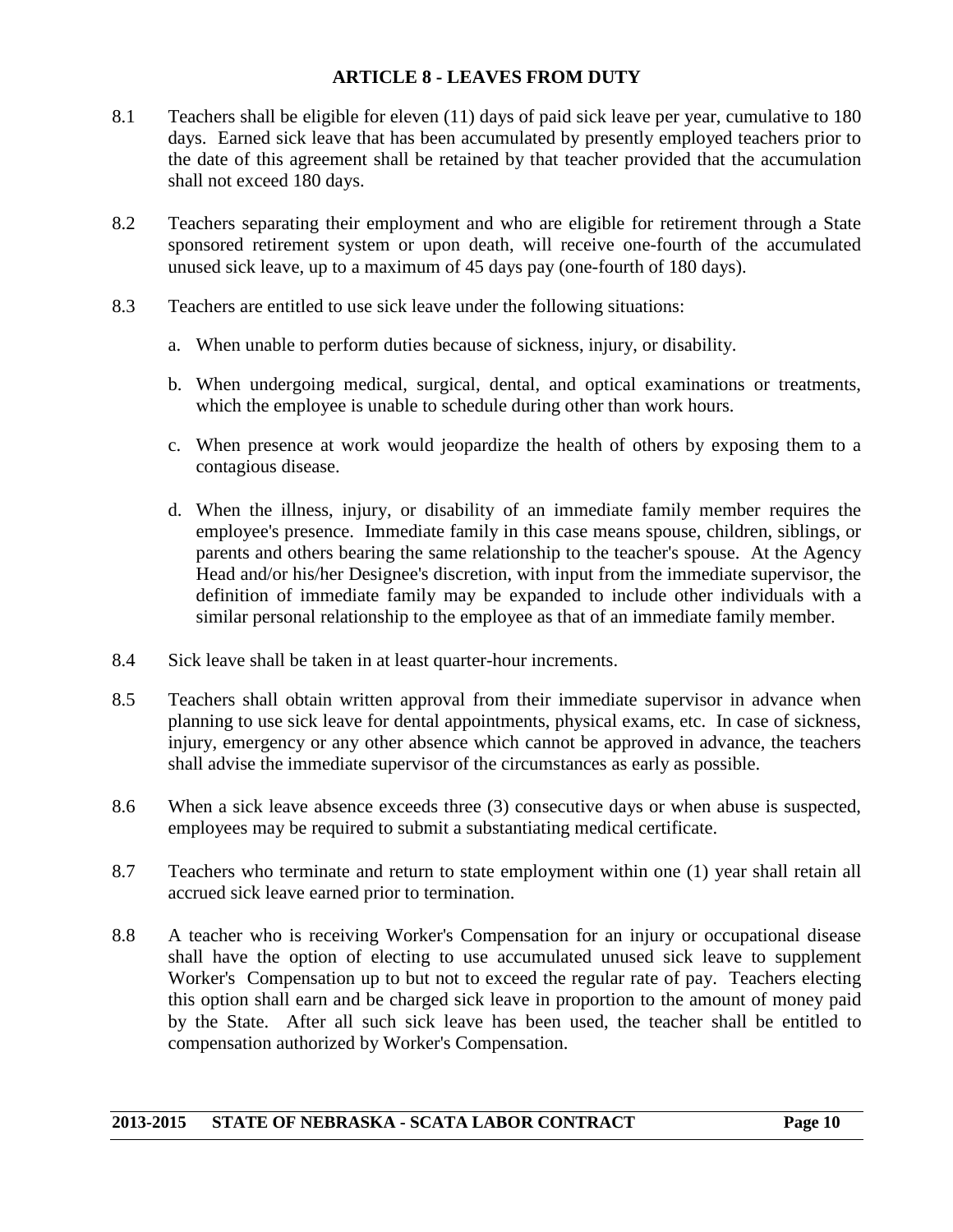- 8.10 Up to five (5) contract days of funeral leave shall be granted for each death in the immediate family. Immediate family is defined as spouse, children, parents, grandparents, grandchildren, brothers, sisters, or persons bearing the same relationship to the spouse. At the Agency Head and/or his/her Designee's discretion, the definition of immediate family may be expanded to include other individuals with a similar personal relationship to the employee as that of an immediate family member. This leave shall be up to five consecutive contract days contiguous to the day of the funeral.
	- 8.10.1 For funerals of persons not in the immediate family the employee may use accrued sick leave as arranged with the appropriate administrator.
- 8.11 **Civil Leave.** Teachers are eligible for paid civil leave in the following situations:
	- a. Being called as a juror or being appointed as a clerk or judge on an election or counting board. Fees paid as the result of such duty shall be retained by the teacher in addition to the paid civil leave. Employees will return to work when not actually serving as a juror on a daily basis.
	- b. Being called to perform emergency civilian duty in connection with a natural disaster such as a flood or tornado or in connection with national defense. This shall not be considered the same as leave for military duty in connection with national defense or national disaster.
	- c. Being subpoenaed to appear in court on behalf of the State. In addition to the paid civil leave the teacher shall receive pay for travel and subsistence. Witness fees paid to the teacher shall be returned to the State. A teacher required to appear in court on a personal matter shall be granted leave without pay.
	- d. Voting Time: All employees shall be given up to two hours for the purpose of voting provided the employee does not have sufficient time before or after regular duty hours to vote. The two hours authorized for voting does not apply to those employees who by reasons of their employment must vote by use of an absentee ballot.
	- e. Blood Donations: With prior supervisory approval of absence from work, employees will be allowed up to one hour of paid time while donating blood at Employer sanctioned Community Blood Bank collections. With prior supervisory approval of absence from work, employees will be allowed to flex work schedules while responding to Community Blood Bank emergency appeals in life threatening circumstances. Replenishment of low blood supplies is not considered to be a life threatening circumstance.
- 8.12 **Professional Leave.** A minimum of two (2) days per each contract year, of paid professional leave shall be granted each teacher for attendance at meetings, conferences, or activities which are directly related to the teacher's academic responsibilities and shall not be cumulative. Additional paid professional leave will be at the discretion of the first level of supervisor outside of the bargaining unit. If a teacher is required to attend a professional activity by the administration, no deduction for professional leave will be made.
- 8.13 Military leave shall be granted in accordance with applicable federal and state laws.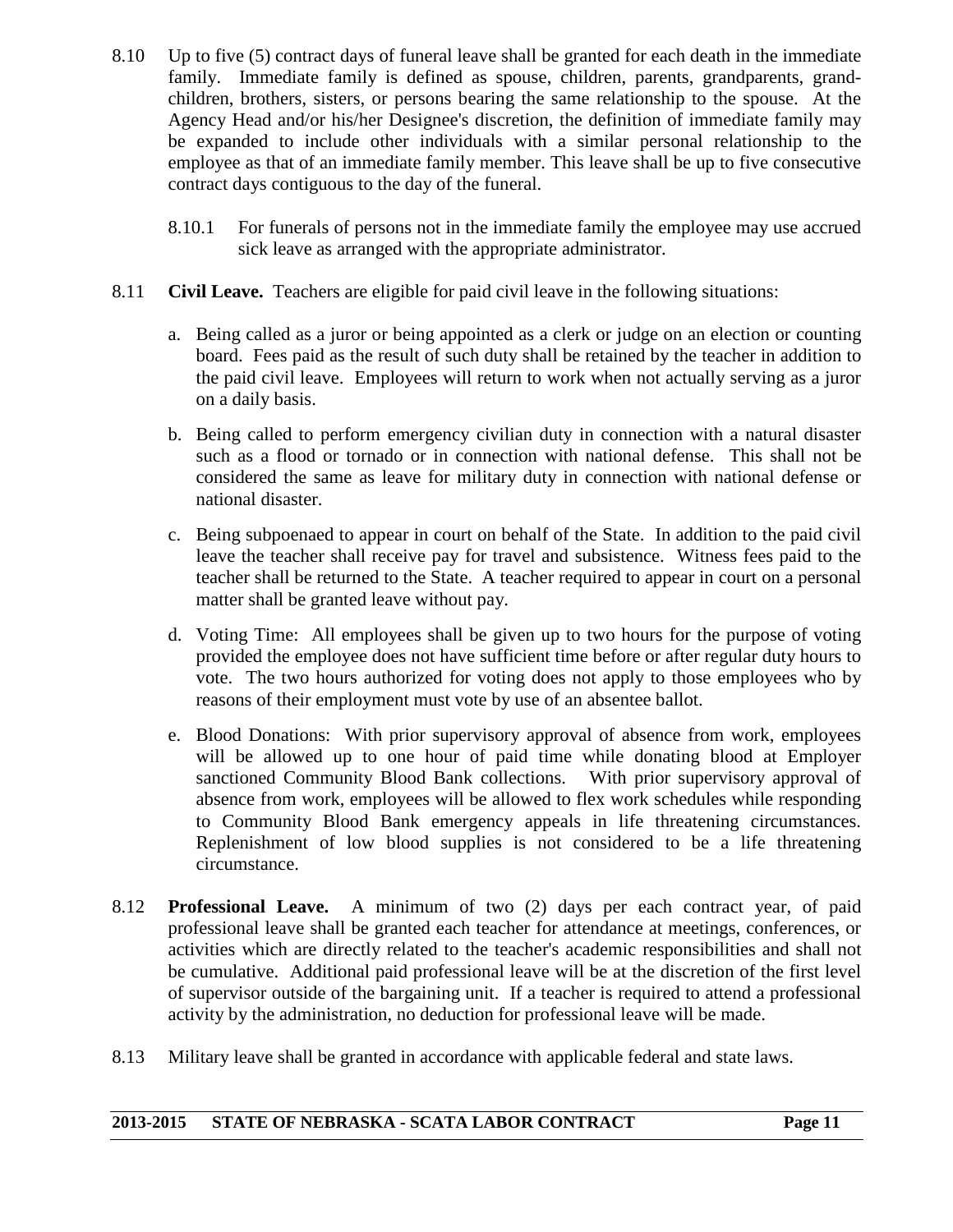- 8.14 **Leave of Absence.** Teachers may be granted an unpaid leave of absence of up to one year. No benefits shall accrue during such leave. Accumulated sick leave earned prior to such leave shall be retained by the teacher upon return from such leave. At the end of such leave the teacher shall be reinstated to a same or similar position as vacated. A teacher on such leave, at their discretion, may continue their insurance benefits by paying the full premium for those benefits. Requests for such leave shall be submitted on the proper form to the teacher's immediate supervisor. Notice of approval or disapproval of such leave request shall be provided the teacher within thirty (30) working days of receipt of the request.
- 8.15 **Personal Leave.** Teachers are entitled to three (3) days of paid personal leave per school year which shall not be cumulative. Use of these days will be at the discretion of the teacher. Application for such leave shall be made at least one (1) week in advance, if possible, to the teacher's immediate supervisor. Approval shall not be unreasonably withheld. Personal leave may be used in half hour increments. Teachers who accept a summer school contract shall retain their unused leaves through the life of the summer contract.
- 8.16 **Educational Opportunities.** Teachers within the Department of Health and Human Services will be afforded the opportunity to further their education in a reasonable manner which does not interfere with the operation of the school programs, or other facility operations. Reasonable manner can include flex time changes and work schedules to accommodate teachers' attendance at class. Such accommodations/requests are subject to prior supervisory approval.

In situations when the above reasonable accommodations cannot be made to a teacher's work schedule at the Department of Health and Human Services, a teacher may request an educational leave of absence, as long as the teacher is enrolled as a full-time student for credited coursework. Length of the educational leave of absence in that case is based on the length of the semester. Educational leave is based on best interests of the State, and is subject to prior supervisory approval. Employees become eligible for an educational leave of absence upon serving two years with the Department of Health and Human Services from last date of hire.

- 8.17 **Weather Leave.** Teachers are entitled to leave due to inclement weather as provided in the current Governor's policy pertaining to such leave.
- 8.18 **Non-Contract Days.** At the Department of Health and Human Services where there is year around school, Teachers will be given the opportunity to select use of the 25 non-contract days in the same manner afforded to other Department of Health and Human Services employees requesting vacation leave. At DCS non-contract days shall be pro-rated for teachers who work less or more than 222 days. DCS teachers will be given the opportunity to select use of the non-contract days in accordance with DCS and facility policies. Use of the non-contract days is subject to prior supervisory approval. Such requests shall not be unreasonably denied. Teachers shall be able to carry over five non-contract days per school year which shall not be cumulative. Year around school is school which is taught continuously around the year except for designated holidays and weekends.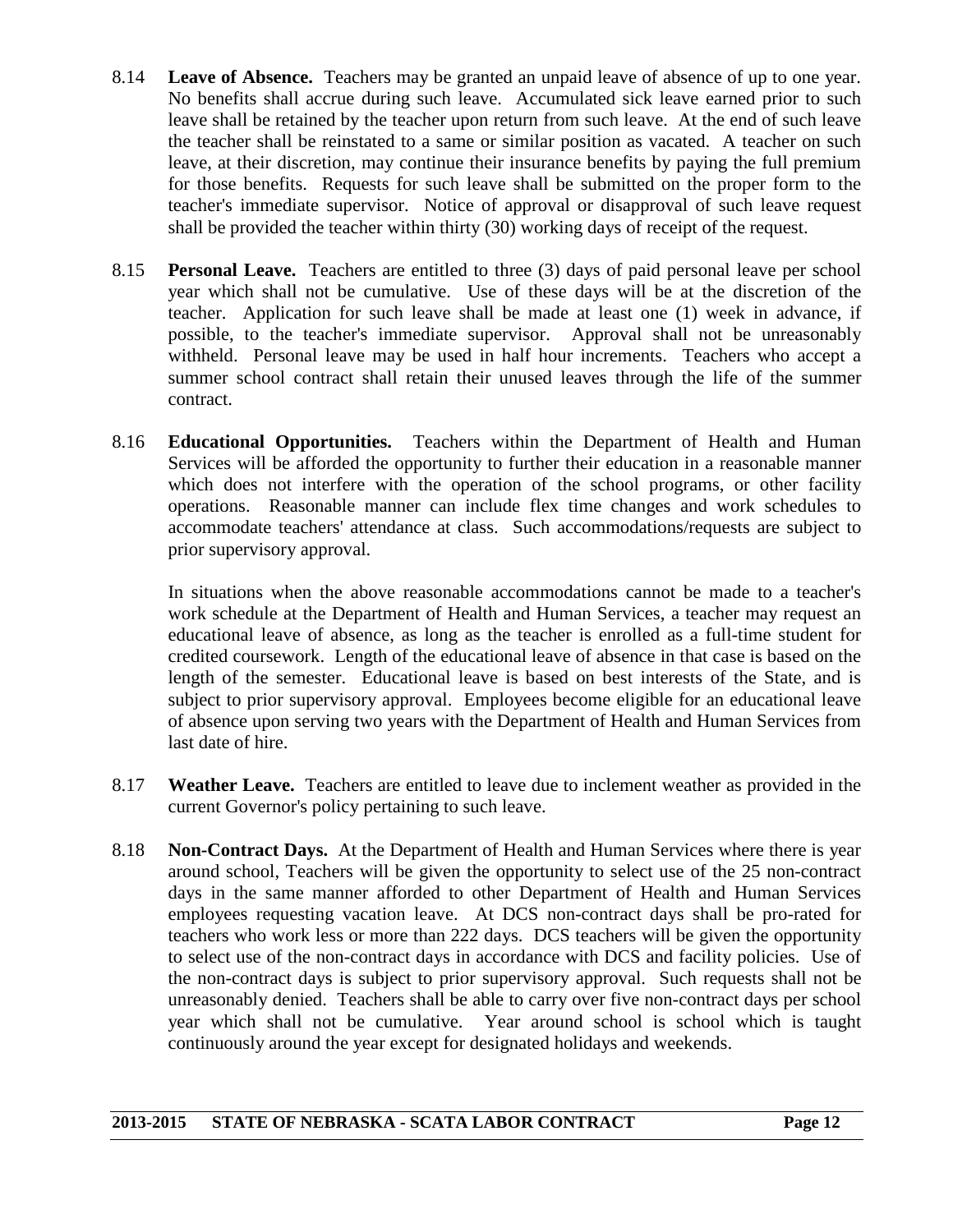8.19 HRC and LRC will hold school year round. Teachers at HRC and LRC will work 188 days during the contract year. The school year will be divided into five segments (Sessions 1-5) consisting of 47 school days. Each teacher will be assigned to work four of the five segments. The determination of which segments a teacher will be assigned to work shall be established by State seniority. Management, at its discretion, will include days on which all teachers will be on leave (for example Winter break, Spring Break, etc.). These days do not count toward the 188 contract days.

At DCS Teachers will be on leave on the twelve statutory holidays and on any day declared as a holiday by the President or the Governor. These days are considered non contract days.

#### **Teacher Vacation Session Schedule For LRC 2013-2014**

| 7-1-13         | $\overline{\phantom{0}}$ | $9 - 5 - 13$   |
|----------------|--------------------------|----------------|
| $9 - 6 - 13$   | $\overline{\phantom{0}}$ | $11 - 11 - 13$ |
| $11 - 12 - 13$ |                          | $2 - 2 - 14$   |
| $2 - 3 - 14$   |                          | $4 - 15 - 14$  |
| $4 - 16 - 14$  |                          | $6 - 30 - 14$  |
|                |                          |                |

#### **Teacher Vacation Session Schedule For LRC 2014-2015**

| Session 1 | $7 - 1 - 14$   | $9 - 6 - 14$   |
|-----------|----------------|----------------|
| Session 2 | $9 - 7 - 14$   | $11 - 11 - 14$ |
| Session 3 | $11 - 12 - 14$ | $2 - 2 - 15$   |
| Session 4 | $2 - 3 - 15$   | $4 - 15 - 15$  |
| Session 5 | $4 - 16 - 15$  | $6 - 30 - 15$  |
|           |                |                |

#### **Teacher Vacation Session Schedule For HRC 2013-2014**

| Session 1 | $7 - 5 - 13$   |                          | $9-10-13$      |
|-----------|----------------|--------------------------|----------------|
| Session 2 | $9 - 11 - 13$  | $\overline{\phantom{0}}$ | $11 - 14 - 13$ |
| Session 3 | $11 - 15 - 13$ |                          | $2 - 3 - 14$   |
| Session 4 | $2 - 4 - 14$   |                          | $4 - 16 - 14$  |
| Session 5 | $4 - 17 - 14$  |                          | $6 - 23 - 14$  |

#### **Teacher Vacation Session Schedule For HRC 2014-2015**

| Session 1 | $7 - 7 - 14$   | $9 - 10 - 14$  |
|-----------|----------------|----------------|
| Session 2 | $9 - 11 - 14$  | $11 - 14 - 14$ |
| Session 3 | $11 - 17 - 14$ | $2 - 5 - 15$   |
| Session 4 | $2 - 6 - 15$   | $4 - 20 - 15$  |
| Session 5 | $4 - 21 - 15$  | $6 - 25 - 15$  |

8.20 **Catastrophic Illness Donation.** The provisions of this section are non-grievable. Employees may contribute accrued personal leave to benefit another State employee in the same agency suffering from a catastrophic illness. Personal leave shall be donated in no less than four (4) hour increments. The contributing employee must identify the specific amount of time donated and the name of the recipient of the donated personal leave on forms provided by the Employer for this purpose. Personal leave donated and transferred to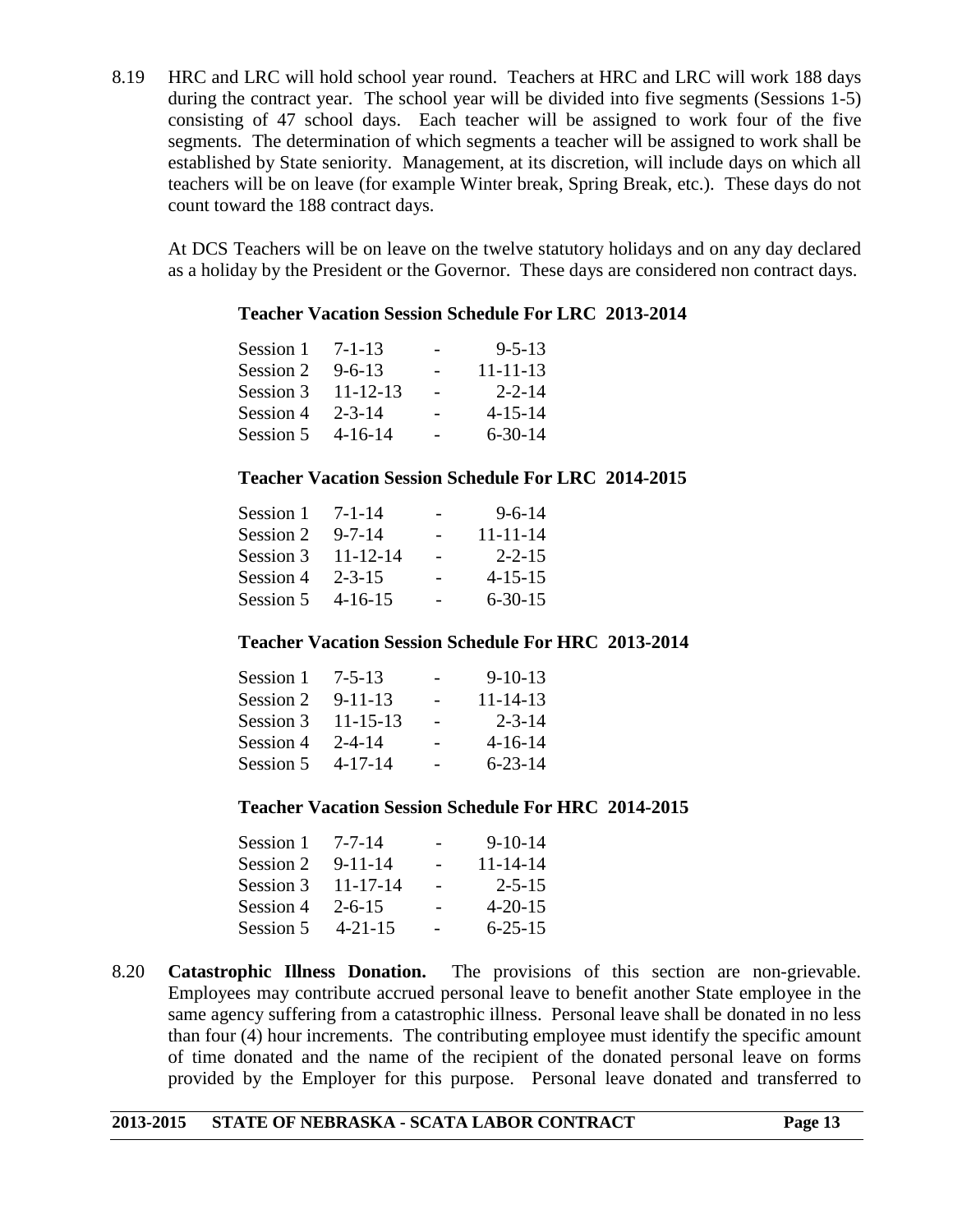another State employee pursuant to this provision shall be irrevocably credited to the recipient's catastrophic leave account.

The recipient cannot use the donated leave until the date the leave is actually donated. The agency shall transfer donated leave to the recipient's account on an as needed basis. However, the agency shall not transfer more than the equivalent of 10 of the recipient's workdays of leave into his/her account at any one time if the employee is paid bi-weekly; and the agency shall not transfer more than the equivalent of 23 of the recipient's workdays of leave into his/her account at any one time if the employee is paid monthly.

Catastrophic Leave will be available only to employees who have exhausted their own paid leave through bona fide serious illness or accident. Donating employees must sign an authorization, including specifying the specific employee to be a recipient of the donation. Leave transferred will be converted to a dollar value and then converted to hours based on the recipient's hourly rate e.g., the leave donor's salary is \$6.00 per hour and the recipient's salary is \$12.00 per hour; thus a donor must transfer twice the amount of hours to achieve full conversion. The agency shall not transfer more donations until this amount is exhausted. All donations remaining in the employee's catastrophic illness account when the employee's employment terminates, or when the employee dies, shall be forfeited, and no payout for these forfeited hours shall be made. No more than the equivalent of 1200 hours of donated leave may be received by an employee during a twelve month period.

Eligibility of Recipient:

- 1. Must be suffering a serious illness or injury resulting in a prolonged absence of at least thirty work days during the past six months (a normal pregnancy does not qualify for Catastrophic Illness Donation).
- 2. Must produce satisfactory medical verification.
- 3. Must have completed original probation.
- 4. Must have exhausted all earned paid leave time including compensatory time off, sick leave and personal leave.
- 5. Must not have offered anything of value in exchange for the donation.

Eligibility of Donor Employee:

- 1. Only four (4) hour increments of personal leave may be donated.
- 2. Must not have solicited nor accepted anything of value in exchange for the donation.
- 3. Must have remaining to his/her credit at least 8 hours of accrued personal leave, if donating personal leave.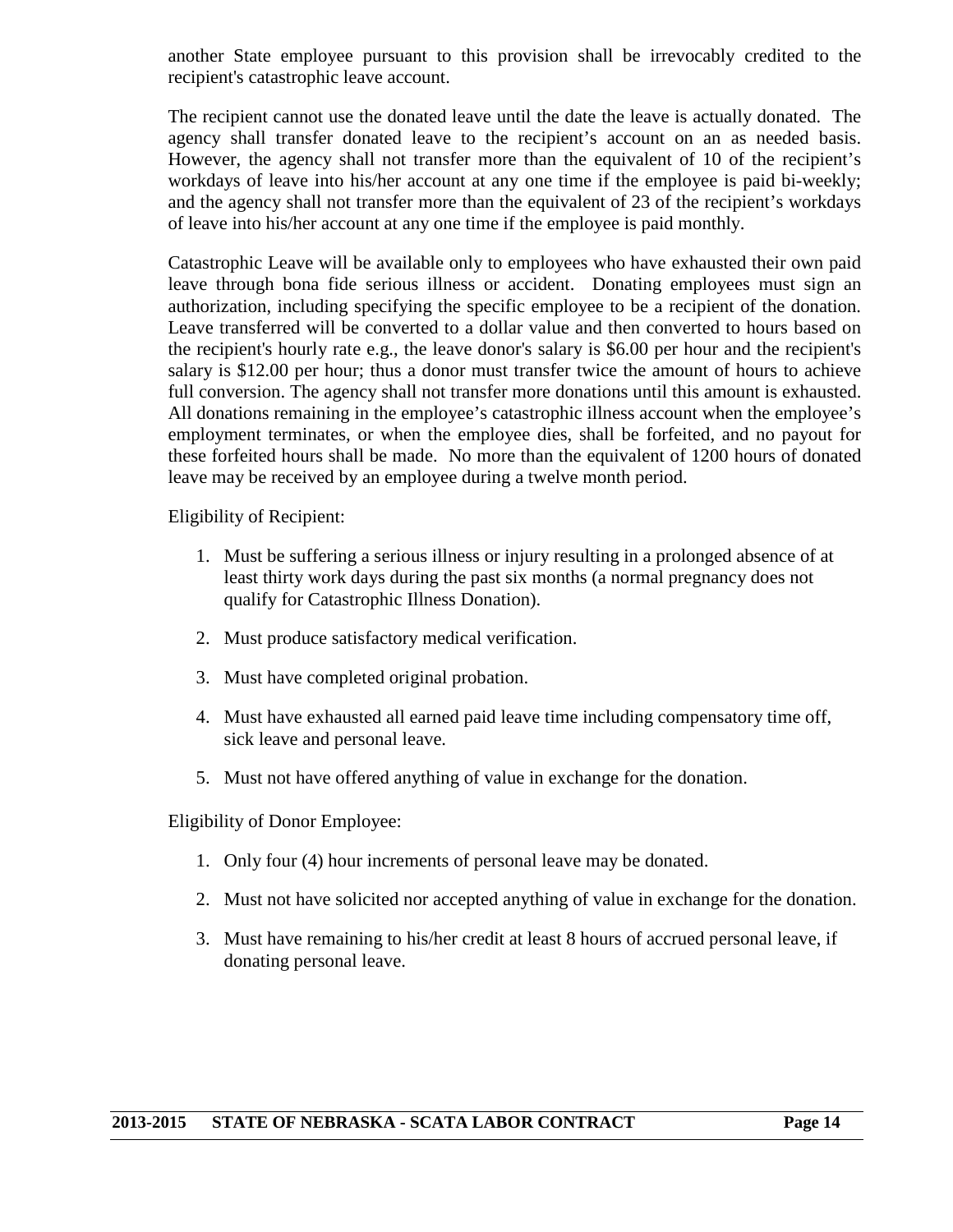#### **ARTICLE 9 - REDUCTION IN FORCE**

- 9.1 When a reduction in the number of teachers employed or the number of school days contracted per teacher is deemed necessary, the reduction in force shall be in accordance with the provisions of this Article.
- 9.2 The Employer shall attempt to absorb reductions through normal attrition due to retirements and resignations.
- 9.3 Should an involuntary staff reduction be required, the order of reduction shall be based on subject area, and if applicable, required special certifications, and on the basis of State seniority at each facility within the Agency. State seniority is defined to be the teacher's adjusted State service date. This adjusted service date is for teachers who left State employment and return to work after a break in service of less than five calendar years. In this situation, teachers shall have their accumulated unpaid sick leave balance reinstated, unless the teacher previously received a payout of sick leave (retirement eligibility). A teacher whose position has been eliminated shall be given preference, on the basis of State seniority, for any teaching vacancy within the facility which may exist for which the teacher is qualified by certification, endorsement, or where endorsement is not applicable by reasons of college credits in the subject area.
- 9.4 A teacher whose position is being considered for reduction in force shall be notified in writing of such intent on or before the ninetieth (90th) day prior to the close of the individual teacher contract period.
- 9.5 The teacher may request and shall be granted a hearing as provided in Nebraska statutes.
- 9.6 A teacher whose contract has not been renewed because of reduction in force shall be considered to have been dismissed with honor and shall be provided a letter to that effect.
- 9.7 Any teacher whose contract has not been renewed because of reduction in force shall have recall rights to employment for a period of twenty-four (24) months. Teachers shall be recalled in reverse order of layoff. The teacher with the most seniority by facility shall be recalled first to fill open positions in that facility, provided the teacher meets the required qualifications.
- 9.8 Recall offers shall be in writing and delivered by certified mail and the teacher shall have five (5) workdays after receipt of written notice to accept or reject the recall offer in writing. Failure to respond constitutes rejection of the recall offer. The teacher shall be responsible for maintaining his/her current address and phone number with the agency.
- 9.9 Teachers who are recalled within 24 months shall, upon reinstatement, retain any employment benefits which had accrued to said teacher prior to their being laid off.
- 9.10 **Furlough.** Federal or State funding shortages may require employees to be placed on furlough. Furlough is defined as a temporary non-duty, non-pay status which occurs when Federal or State appropriations expire and no future funding is allotted and lasts less than 30 days. Affected employees would be released from work until such funding is restored. The Employer agrees to meet with Union officials as soon as information is available regarding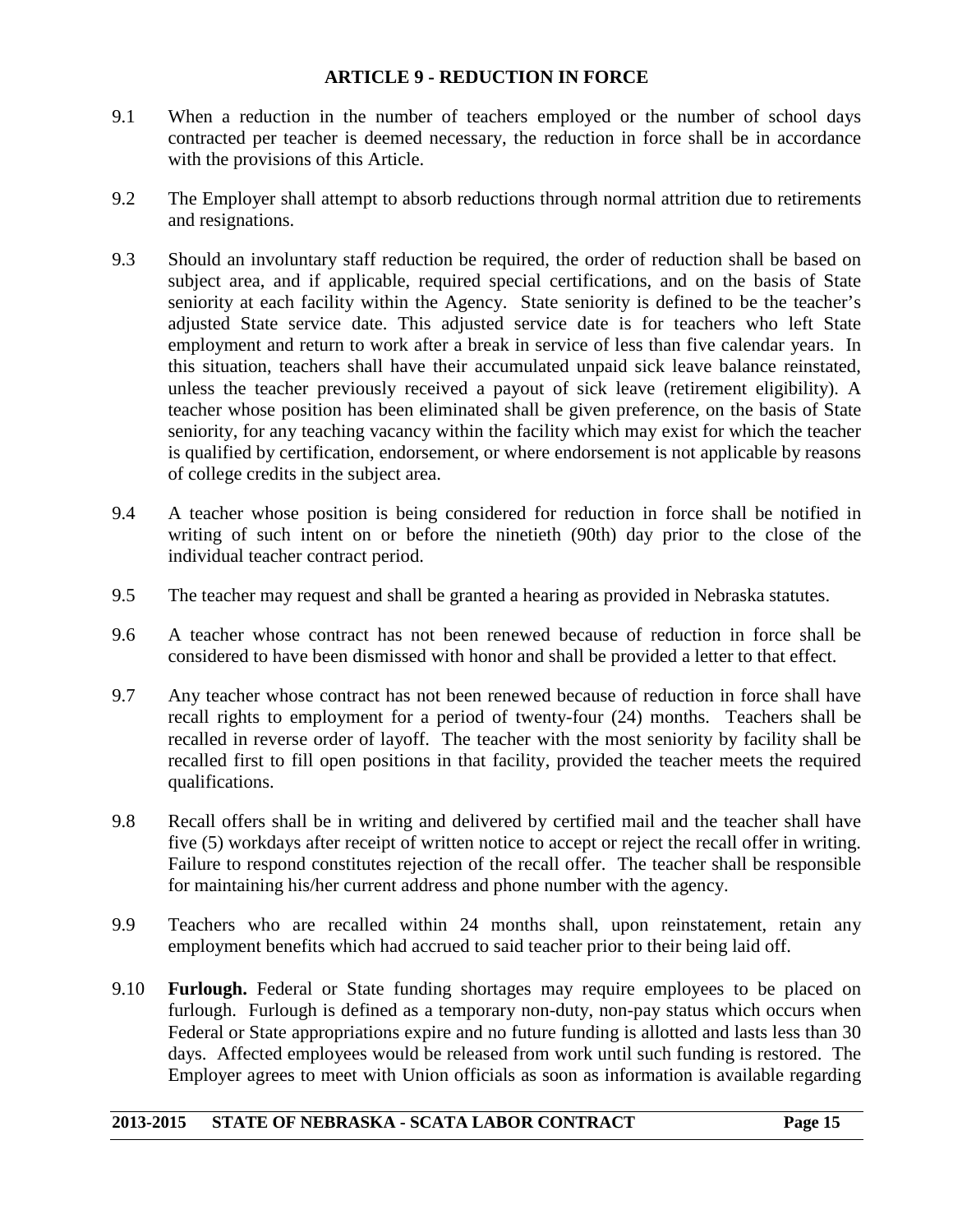possible funding shortages which may result in furloughs and to give affected employees as much advance notice as possible when a furlough is imminent. Employees placed on furlough will be granted liberal use of paid or unpaid leave. In the event that funding is retroactively restored, paid and unpaid leave utilized during times of furlough may be reinstated to the employee's appropriate leave bank. In such cases, employees will be furloughed following the provisions found in Section 9.3.

#### **ARTICLE 10 - EVALUATION**

- 10.1 The primary purpose of evaluation of the teaching staff shall be the improvement of instruction.
- 10.2 Observations for evaluation shall be conducted at least twice during each school year for probationary teachers and a cumulative evaluation should be conducted once every three years or at lesser intervals as required by agency policy or regulatory standards for permanent teachers.
- 10.3 An observation shall consist of direct observation of the teacher by the principal or teacher's immediate supervisor in the performance of his or her teaching duties. A conference between the teacher and observer shall follow each observation within seven (7) work days. If deficiencies are noted, the evaluator shall specify in writing the means and methods suggested for overcoming the deficiency. Teachers may respond to the observation by attaching a written response to the observation report.
- 10.4 All monitoring or observation of the work performance of a teacher shall be conducted with the full knowledge of the teacher.
- 10.5 Evaluations of performance shall be based on a review and observations of the teacher's performance over a prolonged time period.
- 10.6 Teachers may respond to their evaluation reports by attaching a written response to the report within fifteen workdays within receipt of the evaluation. The fifteen workdays begin on the date the teacher receives notice that their electronic signature is required.
- 10.7 Evaluation reports shall be given to all probationary teachers on or before November 1st and not later than 120 days prior to the end of the school year as defined by the school calendar. Evaluation reports shall be given to all permanent teachers not later than March 31 of each school year. All teachers shall have the right to discuss the evaluation report with their supervisor.
- 10.8 Both parties recognize that the complete teacher evaluation procedure is set forth in this Article. However, nothing contained in this Article shall limit the right of the Employer to issue administrative guidelines intended to provide for consistent implementation of the evaluation process.
- 10.9 The format of the evaluation forms shall be developed with input from the teachers.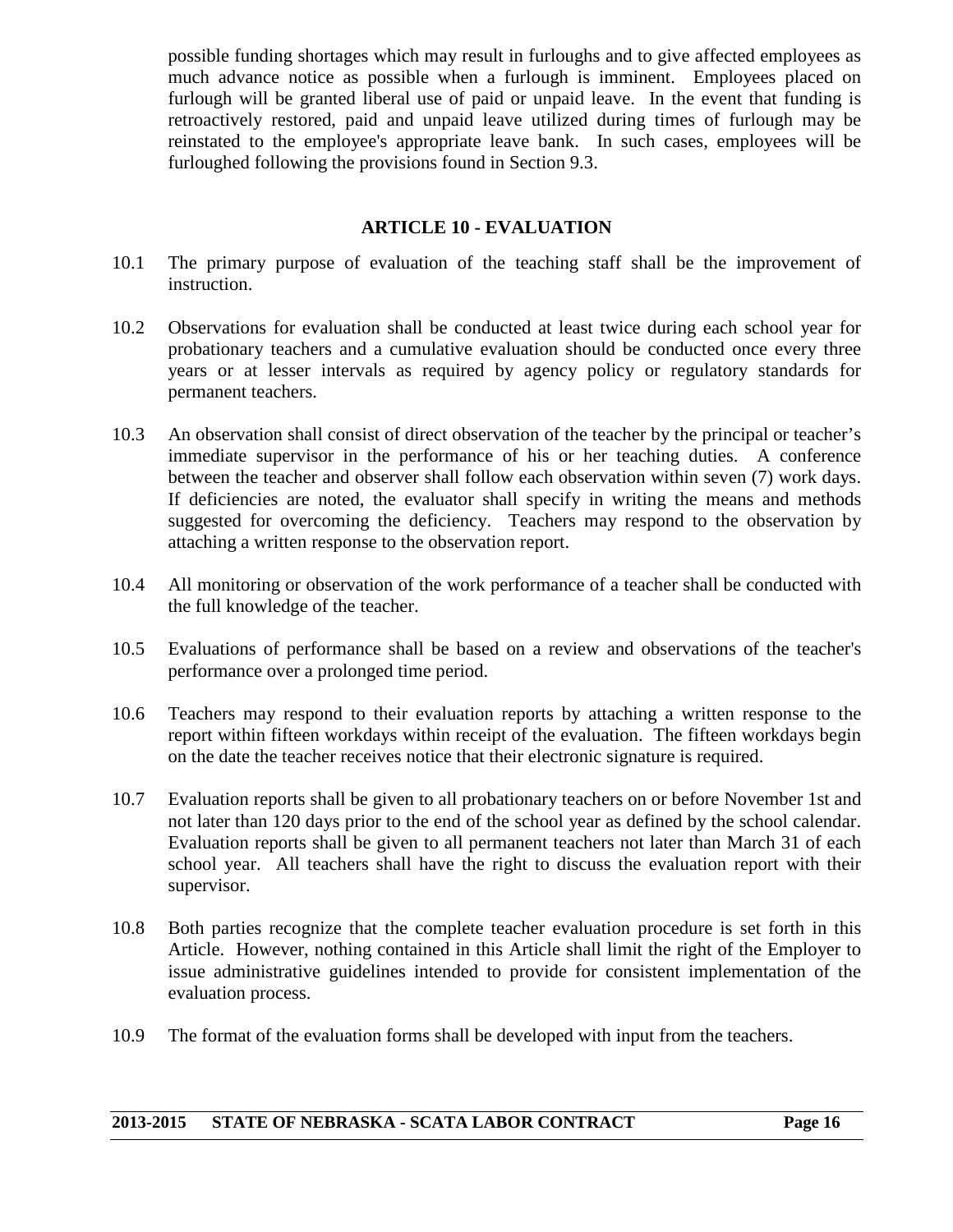#### **ARTICLE 11 - PERSONNEL FILE**

- 11.1 A Teacher's personnel file shall be subject to Chapter 12 of the Classified System Personnel Rules.
- 11.2 No negative material shall be placed in a teacher's personnel file unless the teacher has been offered an opportunity to review the material. The teacher will be provided a copy of any such material at their request. Teachers shall acknowledge that they have been offered the opportunity to review all negative material by affixing their signature to the copy to be filed. The teacher's signature does not indicate agreement with the contents of the material to be filed. The teacher shall have the right to attach a written response to any such material to be placed in the file.
- 11.3 Although the Employer agrees to protect the confidentiality of personal references, academic credentials, and other similar personnel records, it shall not establish any separate file which is not available for the teacher's inspection under the provisions of this agreement.

#### **ARTICLE 12 - COMPENSATION AND BENEFITS**

- 12.1 **Insurance and Retirement.** Each teacher shall be entitled to fringe benefits provided by this agreement and by federal regulations provided by Cobra (Consolidated Omnibus Budget Reconciliation Act of 1985). These shall include but not be limited to the following:
	- A. Employer contribution to the Nebraska Teachers' Retirement System.
	- B. Employer contribution to Social Security.
	- C. Workmen's Compensation Insurance.
	- D. State of Nebraska Group Life Insurance; a \$20,000 group life insurance policy for each full-time employee. The full cost will be borne solely by the Employer.
	- E. **Health Insurance:** For the duration of this contract, the monthly Employer contribution toward any group health insurance option offered by the Employer shall be the amount equal to seventy-nine percent (79%) of the total premium cost of the plan, option, and coverage chosen by the bargaining unit member.

For purposes of this section, plan and option shall mean one of the choices of levels of medical and other benefits offered by a carrier. Coverage shall mean the rate categories of single, two-party, four-party, and family, as offered under any contract entered into for medical benefits.

The following deductibles, out-of-pocket maximums, coinsurance after deductible provisions, and prescription drug card provisions take effect each July 1.

Total Benefit Maximum - Unlimited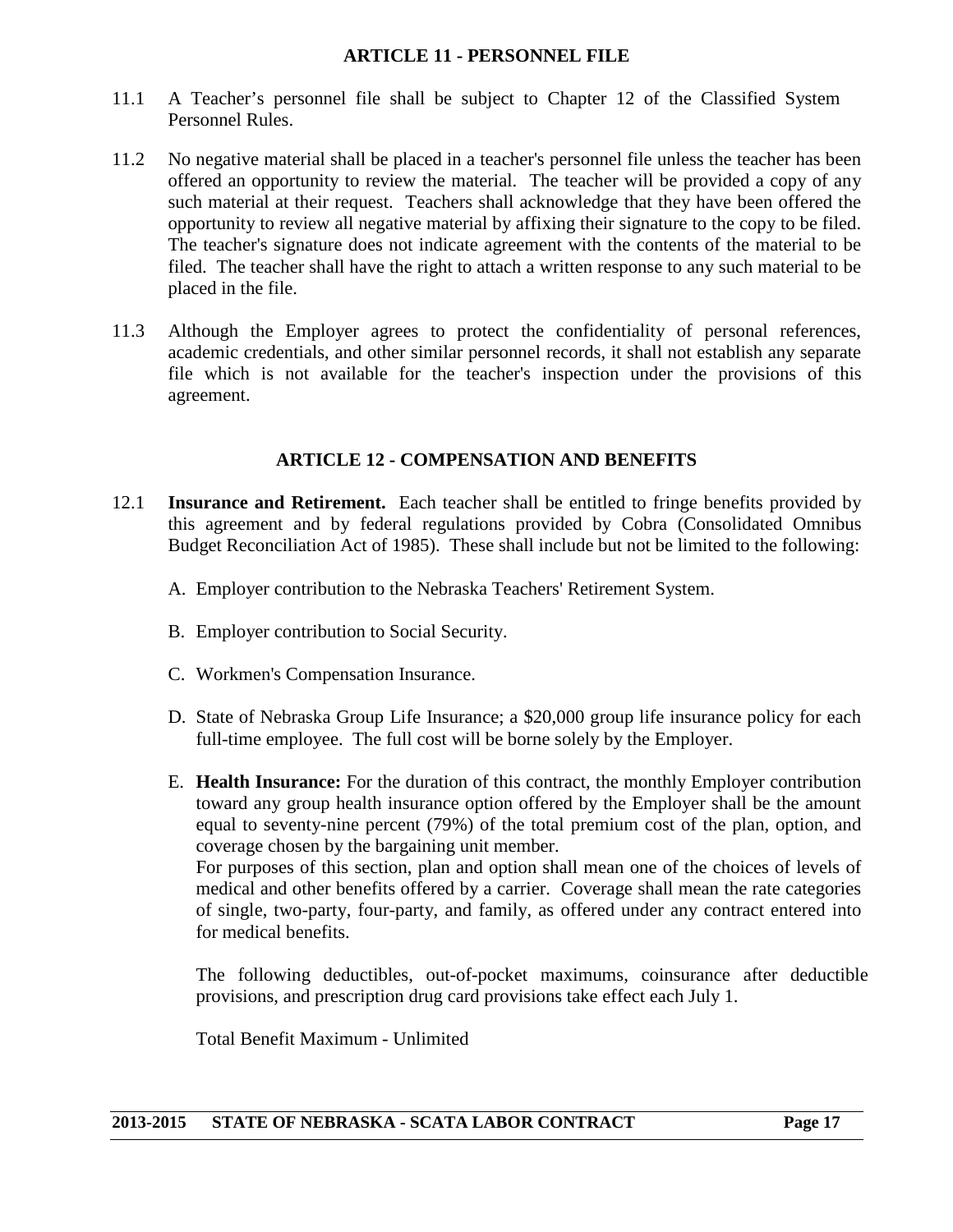\$ 800 Annual deductible per person – In Network \$1600 Annual deductible per family – In Network

\$2000 Annual out-of-pocket maximum per person – In Network \$4000 Annual out-of-pocket maximum per family – In Network

80% coinsurance for most covered services after deductible – In Network

\$30 co-payment for doctor office visits only.

\$40 co-payment for specialty doctor office visits.

-- (The change in the co-payment for doctor office visits shall not change the manner in which ancillary costs are calculated.)

The plan shall include a three-tier formulary prescription drug card coverage with a: \$10.00 co-payment per 30 day supply of generic drugs; \$25.00 co-payment for a 30 day supply of formulary brand name drugs; and a \$40.00 co-payment for a 30 day supply of non-formulary brand name drugs.

Mail order is available for long-term maintenance drugs for a 180 day supply with a: \$35.00 co-payment for generic drugs; \$100.00 co-payment for formulary brand name drugs; and a \$150.00 co-payment for non-formulary brand name drugs.

The Employer may offer different group health insurance plans. The Employer retains the discretion to arrange health insurance coverage through a health insurance exchange in accordance with the Patient Protection and Affordable Care Act.

The premium for the Regular PPO Plan shall not be increased during the period of July 1, 2013, through June 30, 2014.

- F. **Dental Insurance:** The Employer agrees to offer group dental insurance to bargaining unit employees and their dependents, at employee cost.
- G. **Long Term Disability Insurance:** The Employer agrees to offer group long term disability insurance for bargaining unit employees at employee cost.
- H. **Vision:** The Employer agrees to offer group vision insurance to bargaining unit employees and their dependents, at employee cost.
- I. Teachers will be covered on a yearly basis for all insurance benefits.
- J. Participation in the State of Nebraska Deferred Compensation plan.
- K. Insurance benefits will be provided part-time teachers working one-half time or more on a proportional basis to their employment ratio.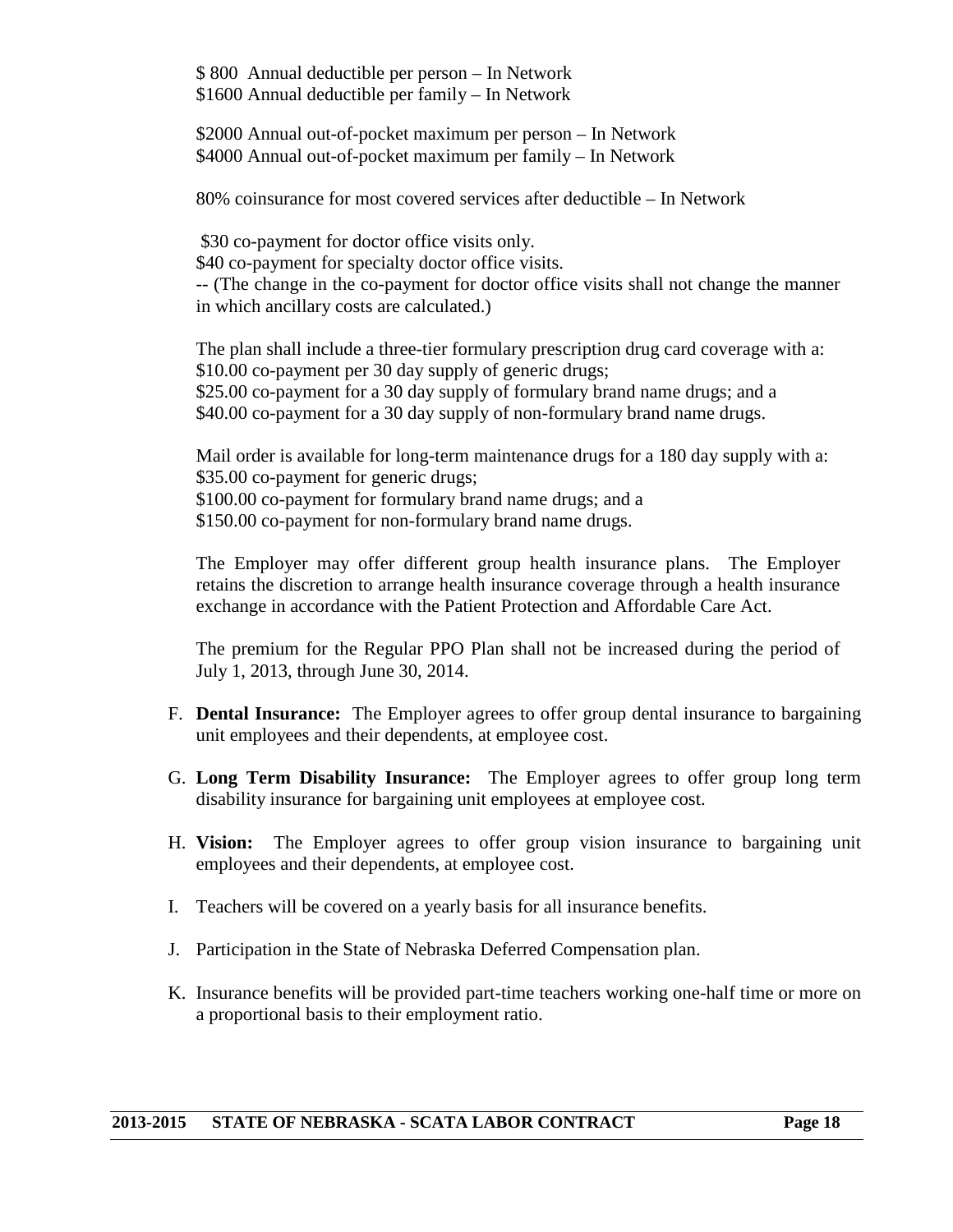- L. Group health, dental, and vision insurance benefits, in addition to the employee assistance program, will be offered to retirees meeting all of the criteria necessary to retire under the primary retirement plan covering his/her State employment. Eligibility to participate in such benefits and programs shall terminate when the former employee becomes eligible to receive Medicare. The entire cost of such insurance and participation in the employee assistance program to be borne by the retiree.
- 12.2 Teachers covered by this agreement shall be paid on the State of Nebraska bi-weekly payroll system. Payroll deductions and related items shall be provided under that system, and continue until the entire contracted salary has been paid.
- 12.3 Salaries shall be determined by the salary schedule attached as Appendix A to this agreement.
- 12.4 Placement on the salary schedule shall be in accordance with each teacher's degree level and years of experience as of the beginning of each school year.
- 12.5 Teachers shall advance vertically one (1) step on the schedule for the completion of one (1) year of service. Teachers may move no more than three (3) lanes horizontally during the term of this contract.
- 12.6 Teachers shall earn credit for advancing horizontally on the schedule for successful completion of any of the following:
	- a. Graduate hours directly related to their teaching assignment.
	- b. Graduate hours taken as a result of a recommendation by their immediate supervisor.
	- c. Any hours toward an additional endorsement related to their teaching assignment.
	- d. Any hours which have received prior written approval by the teacher's immediate supervisor.
- 12.7 To qualify for horizontal advancement on the schedule during each year of this contract teachers must notify their supervisors by June 1 of their intent to move, with verification of successful completion of the hours by the beginning of the following school year. Grade slips shall be considered acceptable verification.
- 12.8 Teachers shall be given up to twelve years credit for successful teaching experience when initially hired by the State.
- 12.9 Tuition Assistance: Teachers enrolled in courses of instruction directly related to their work may be reimbursed up to 100 percent of tuition costs upon approval of the appropriate Administrator.
- 12.10 **Professional Development Program.** Teachers will be provided a Professional Development Program, at HRC and LRC which will be defined as assistance for graduate level courses that are directly related to serving the needs of a teacher's current student population and are not offered during non-work times or any other time during the year. The course must be approved by his/her supervisor. This program allows the individual facility to provide the 75% tuition reimbursement following the policy guidelines for tuition assistance and for the teacher to attend the class during work time.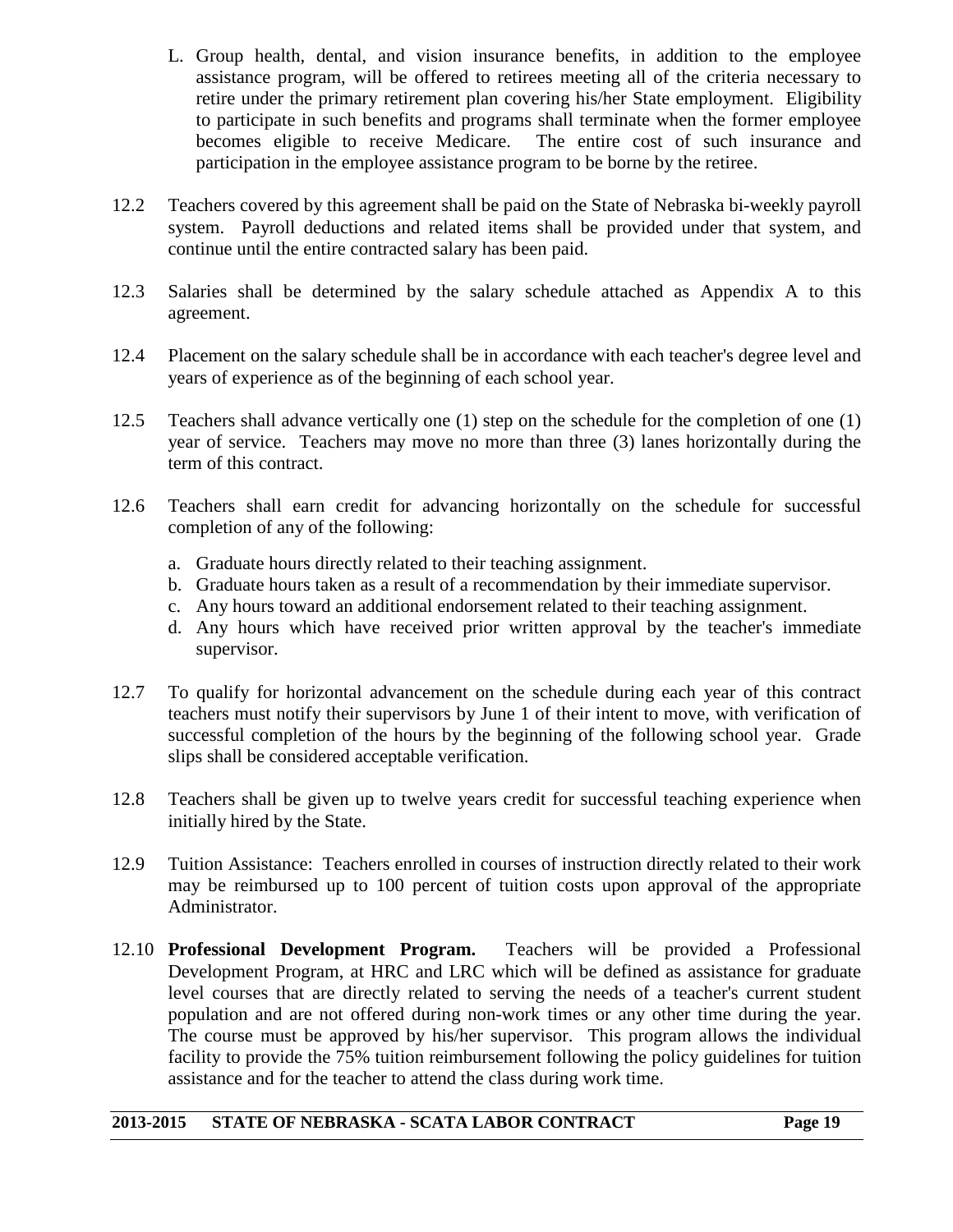#### **ARTICLE 13 - ANTI - DISCRIMINATION**

- 13.1 The provisions of this Agreement shall be applied to all employees in the bargaining unit without discrimination as to protected age, sex, marital status, race, color, creed, national origin, handicap, or political affiliation. Each of the parties hereto recognize their individual responsibilities under this paragraph and agree to fulfill those responsibilities.
- 13.2 In recognition of the American with Disabilities Act (ADA), it shall not be considered to be a violation of this contract for the Employer to take such action as is necessary to make reasonable accommodations for the known disability of an employee.

#### **ARTICLE 14 - SAFETY**

- 14.1 In the event that a teacher is subject to a physical or sexual assault, or terroristic threat, while within the scope of their employment with the State, the teacher should take the following action:
	- a. The teacher should notify their immediate supervisor or their designee, who will in turn notify the appropriate authorities.
	- b. Reporting of the incident will be in writing on the proper form.
	- c. The Employer as may be appropriate will provide legal advice to the teacher concerning their rights and obligations with respect to such assault and shall render all reasonable assistance to the teacher in connection with handling of the incident by law enforcement and judicial officials.
	- d. The teacher shall suffer no loss of wages, leaves, or benefits when involved in school related legal proceedings.
	- e. The Employer acknowledges that safety is of prime importance and will take reasonable measures necessary to provide a safe work environment.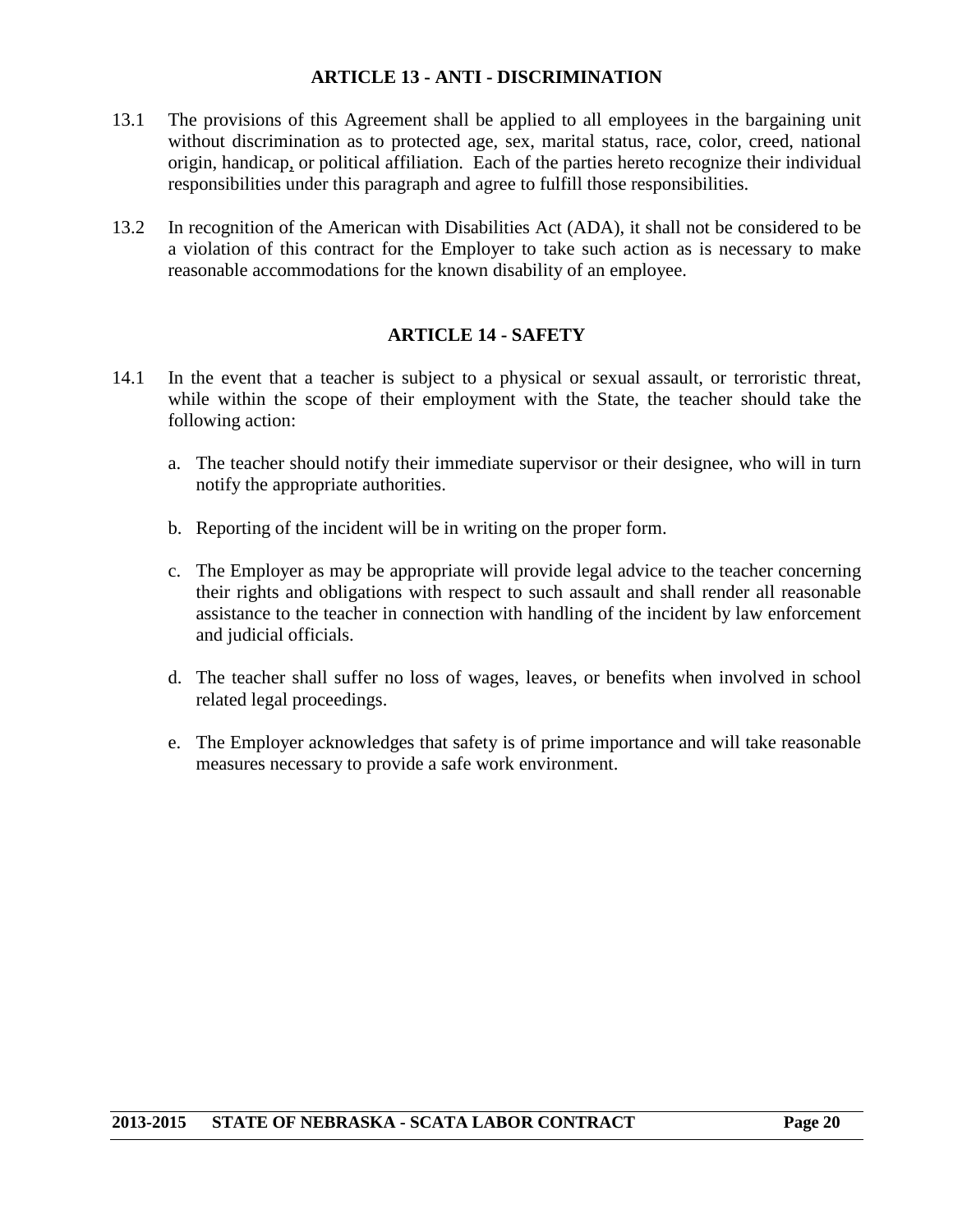#### **ARTICLE 15 - DOCUMENT AUTHORIZATION**

th In witness whereof, the parties hereto have set their hands this  $\sqrt{\mathcal{L}}$ day of 2013.

#### FOR THE ASSOCIATION:

Shantel Eatherton, Chief Negotiator State Code Agency Teachers Association

am  $110$ 

Sue Bokenkamp, President State Code Agency Teachers Association

FOR THE STATE:

Dave Heineman, Governor State of Nebraska

William J. Wood, Chief Negotiator State of Nebraska

ail Brollin

Gail A. Brolliar, Administrative Assistant State of Nebraska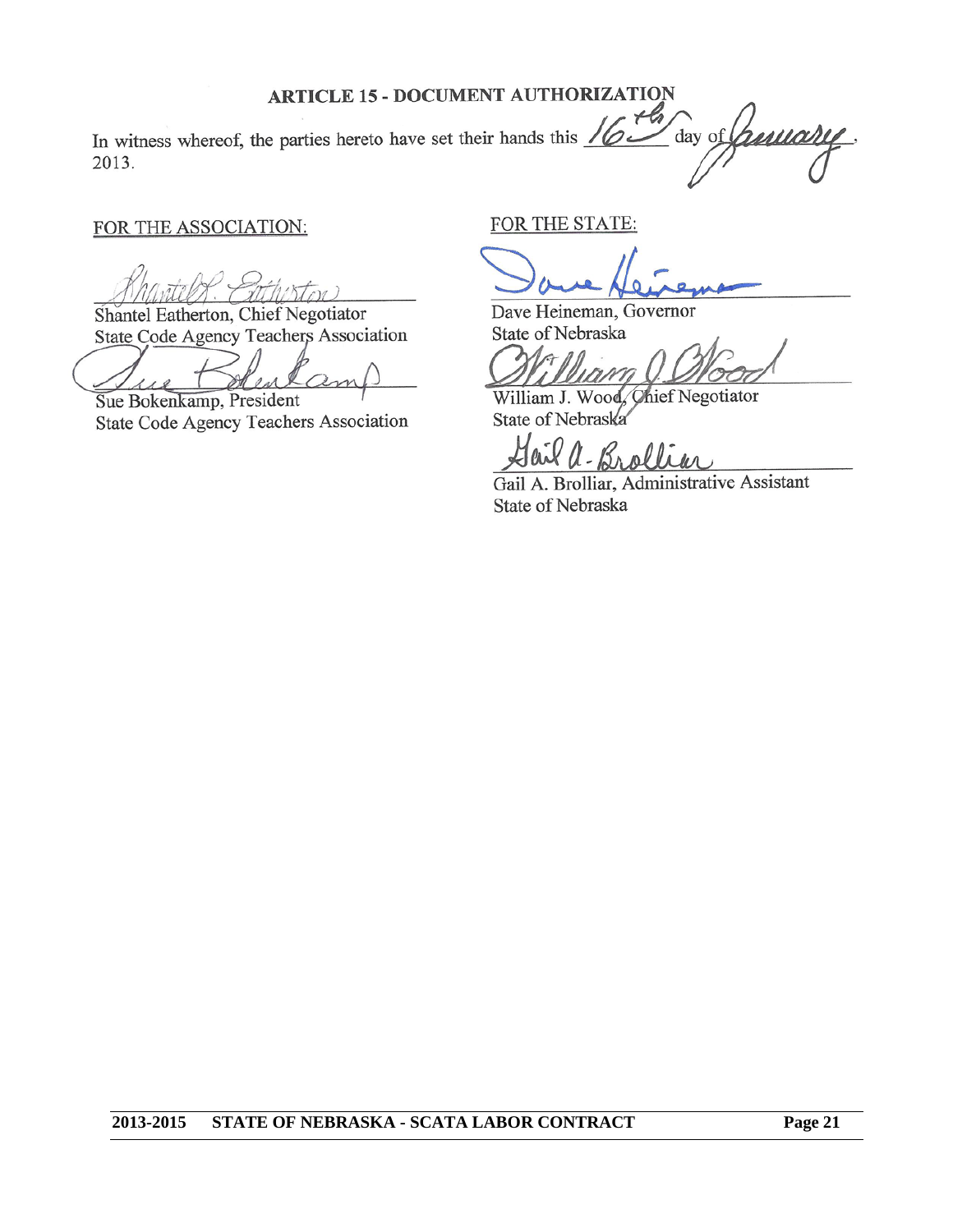#### **APPENDIX A**

#### **TEACHERS 2013-2014 SALARY SCHEDULE**

|         | BA             | BA <sub>9</sub> | <b>BA18</b>    | <b>BA27</b>    | BA36/MA        | MA <sub>9</sub> | <b>MA18</b>    | <b>MA27</b>    | <b>MA36</b>    |
|---------|----------------|-----------------|----------------|----------------|----------------|-----------------|----------------|----------------|----------------|
| Step 1  | 1.00<br>32,121 | 1.04<br>33,406  | 1.08<br>34,691 | 1.12<br>35,976 | 1.16<br>37,260 | 1.20<br>38,545  | 1.24<br>39,830 | 1.28<br>41,115 | 1.32<br>42,400 |
| Step 2  | 1.04<br>33,406 | 1.08<br>34,691  | 1.12<br>35,976 | 1.16<br>37,260 | 1.20<br>38,545 | 1.24<br>39,830  | 1.28<br>41,115 | 1.32<br>42,400 | 1.36<br>43,685 |
| Step 3  | 1.08<br>34,691 | 1.12<br>35,976  | 1.16<br>37,260 | 1.20<br>38,545 | 1.24<br>39,830 | 1.28<br>41,115  | 1.32<br>42,400 | 1.36<br>43,685 | 1.40<br>44,969 |
| Step 4  | 1.12<br>35,976 | 1.16<br>37,260  | 1.20<br>38,545 | 1.24<br>39,830 | 1.28<br>41,115 | 1.32<br>42,400  | 1.36<br>43,685 | 1.40<br>44,969 | 1.44<br>46,254 |
| Step 5  | 1.16<br>37,260 | 1.20<br>38,545  | 1.24<br>39,830 | 1.28<br>41,115 | 1.32<br>42,400 | 1.36<br>43,685  | 1.40<br>44,969 | 1.44<br>46,254 | 1.48<br>47,539 |
| Step 6  | 1.20<br>38,545 | 1.24<br>39,830  | 1.28<br>41,115 | 1.32<br>42,400 | 1.36<br>43,685 | 1.40<br>44,969  | 1.44<br>46,254 | 1.48<br>47,539 | 1.52<br>48,824 |
| Step 7  | 1.24<br>39,830 | 1.28<br>41,115  | 1.32<br>42,400 | 1.36<br>43,685 | 1.40<br>44,969 | 1.44<br>46,254  | 1.48<br>47,539 | 1.52<br>48,824 | 1.56<br>50,109 |
| Step 8  | 1.28<br>41,115 | 1.32<br>42,400  | 1.36<br>43,685 | 1.40<br>44,969 | 1.44<br>46,254 | 1.48<br>47,539  | 1.52<br>48,824 | 1.56<br>50,109 | 1.60<br>51,394 |
| Step 9  | ---<br>---     | ---             | 1.40<br>44,969 | 1.44<br>46,254 | 1.48<br>47,539 | 1.52<br>48,824  | 1.56<br>50,109 | 1.60<br>51,394 | 1.64<br>52,678 |
| Step 10 | ---<br>---     | ---<br>---      | 1.44<br>46,254 | 1.48<br>47,539 | 1.52<br>48,824 | 1.56<br>50,109  | 1.60<br>51,394 | 1.64<br>52,678 | 1.68<br>53,963 |
| Step 11 | ---<br>---     |                 | ---            | 1.52<br>48,824 | 1.56<br>50,109 | 1.60<br>51,394  | 1.64<br>52,678 | 1.68<br>53,963 | 1.72<br>55,248 |
| Step 12 | ---<br>---     |                 |                | 1.56<br>50,109 | 1.60<br>51,394 | 1.64<br>52,678  | 1.68<br>53,963 | 1.72<br>55,248 | 1.76<br>56,533 |
| Step 13 | ---<br>---     |                 |                | ---<br>---     | 1.64<br>52,678 | 1.68<br>53,963  | 1.72<br>55,248 | 1.76<br>56,533 | 1.80<br>57,818 |
| Step 14 |                |                 |                | ---            | 1.68<br>53,963 | 1.72<br>55,248  | 1.76<br>56,533 | 1.80<br>57,818 | 1.84<br>59,103 |
| Step 15 |                |                 |                |                | 1.72<br>55,248 | 1.76<br>56,533  | 1.80<br>57,818 | 1.84<br>59,103 | 1.88<br>60,387 |
| Step 16 |                |                 |                |                |                | 1.80<br>57,818  | 1.84<br>59,103 | 1.88<br>60,387 | 1.92<br>61,672 |
| Step 17 |                |                 |                |                |                | ---             | 1.88<br>60,387 | 1.92<br>61,672 | 1.96<br>62,957 |
| Step 18 |                |                 |                |                |                |                 |                |                | 1.98<br>63,600 |

A teacher shall not advance more than 4% vertically on the salary schedule each year of this agreement.

#### **2013-2015 STATE OF NEBRASKA - SCATA LABOR CONTRACT Page 22**